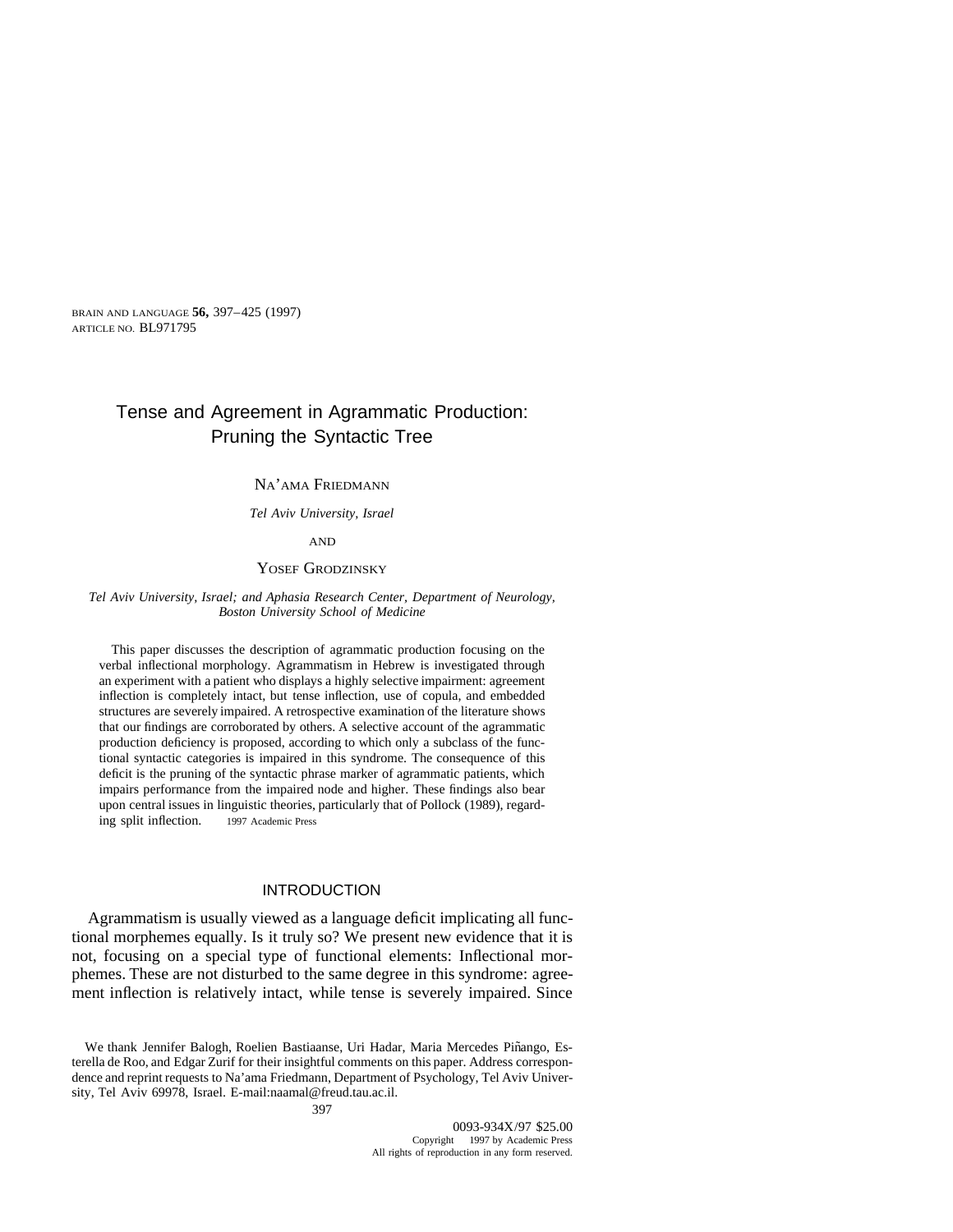these two elements are distinguished syntactically, the line drawn between the intact and impaired morphemes is relegated to the syntax, namely, the apparent morphological deficiency is actually related to the cluster of syntactic deficits in production.

The available proposals for the description of agrammatic production are varied. Though differing in the exact explanation for the origin of the impairment and the estimated extent of the phenomenon, virtually all current views of agrammatism—whether morphological, syntactic or lexical—agree on one point: patients tend to omit or substitute grammatical morphemes in an unselective fashion.<sup>1</sup> For instance, Marshall (1986), in a review of the literature, has argued that ''Free standing function words and bound morphemes (both inflectional and derivational) often fail to be produced in obligatory contexts.'' In this statement no distinction is made between types of grammatical morphemes. Other descriptions share the same view, and predict the same pattern of breakdown for every grammatical morpheme (e.g., Berndt & Caramazza, 1980; Caplan, 1985; Gavarró 1993; Goodglass, 1976; Goodglass & Berko 1960; Grodzinsky, 1984, 1986, 1990, 1995; Kean, 1977; Lapointe, 1983; Saffran, Schwartz & Marin, 1980).

We believe that such an across-the-board account of morphological deficits is too strong. In this paper we use inflectional morphology to examine this claim and try to find out whether all inflectional morphemes are equally disturbed. Inflectional morphology is a good place to start because it contains two dissociable types of morphemes: tense and agreement (person, number and gender), which are close morphological relatives. All studies of agrammatism posit deficient verbal inflection, and since inflection consists of tense and agreement marking, it follows that the deficit implicates both.<sup>2</sup>

The literature, however, contains evidence to the contrary. Several studies present indications of intact agreement. Some even provide direct evidence for relatively intact production of some of the inflectional morphemes; others provide indirect evidence, namely, they allow for such an inference because of the existence of phenomena in agrammatic speech that presuppose inflection. De Bleser and Luzzatti (1994), for instance, show relatively preserved verbal agreement production in Italian agrammatics. Similarly, De Bleser and Bayer (1985) indicate that nominal and adjectival agreement (number and gender) in German is spared in production. Further, Nadeau and Rothi (1992) report only 2% person agreement violations in spontaneous speech of an English-speaking ''morphologic agrammatic'' patient. Finally, Lonzi and Luzzatti (1993) offer indirect evidence for spared Infl by documenting

<sup>1</sup> Some studies do distinguish between different morphemes in terms of their impairment, yet none offers a theoretical motivation for the described hierarchy. Nor does any previous account distinguish impaired functional elements in terms of their position in the phrase marker, as we do below.

 $2$  Hagiwara (1995) is a recent exception. She argues for preserved inflection, yet still her account predicts the same pattern of impairment for tense and agreement, both being intact.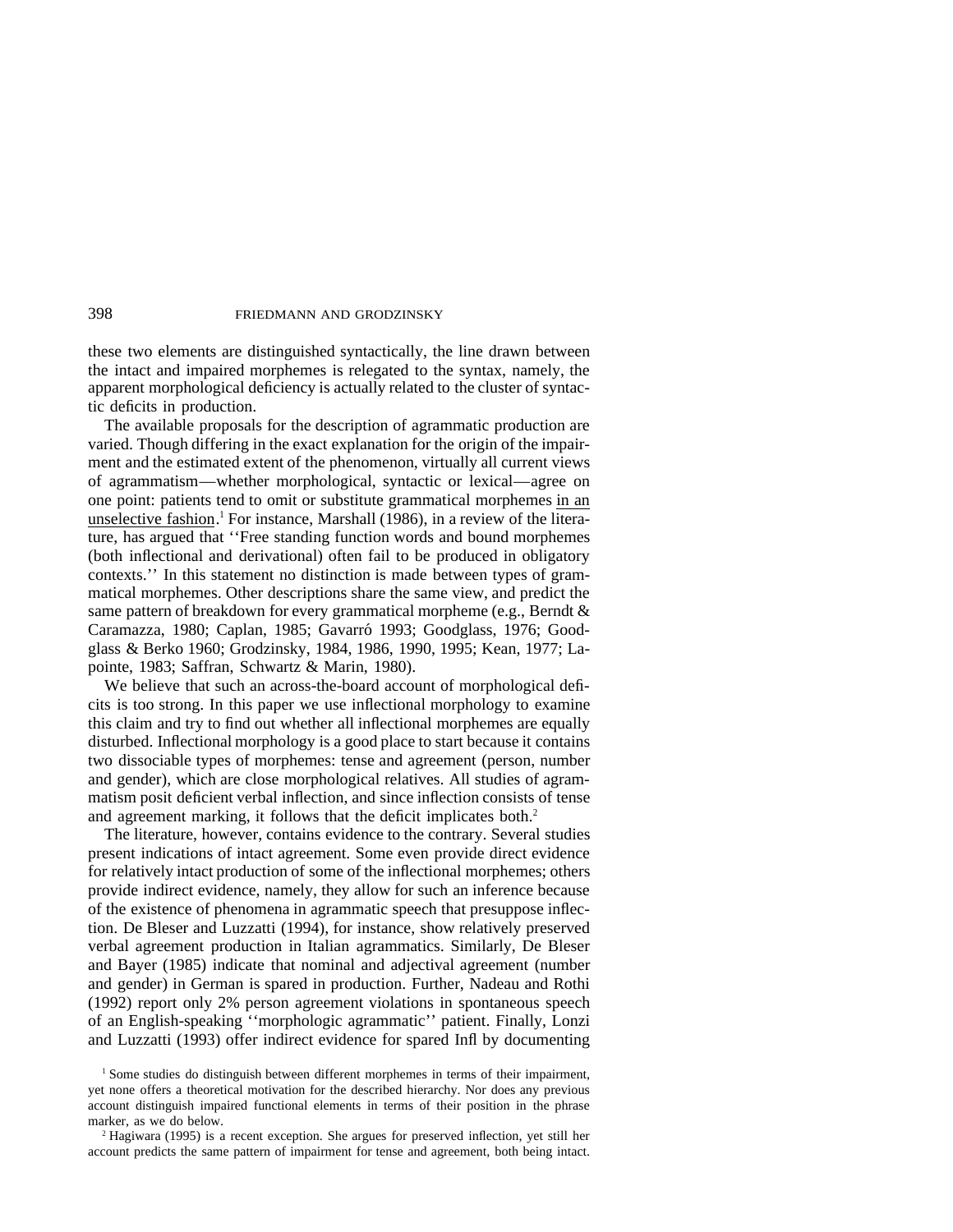preserved word order (which necessitates specified inflectional categories) in Italian and French agrammatics. Yet even though such data do exist, the phenomenon of spared agreement in a certain subgroup of patients has gone mostly unnoticed up till now.

We are left with a puzzle: on the one hand, descriptive accounts treat agrammatism as a global impairment of inflectional elements; on the other, data have accumulated, suggesting that this picture is incorrect, and that it must actually be finer-grained. This is the question we address in this paper.

We investigated inflectional morphology in agrammatic production experimentally, via an examination of a Hebrew speaking patient. Since Hebrew has rich and distinct inflectional morphology, it is a good testing ground for claims about inflection in agrammatism. We found a clear dissociation between tense and agreement. While our agrammatic patient experiences extreme difficulty in producing tense inflection, she nevertheless has an intact agreement system. The tense deficit correlates with several other morphological and structural deficits such as impaired copula, loss of the ability to embed sentences and to use complementizers and Wh-words properly. Going through the literature on other patients' inflectional systems in other languages, we found similar cases. This pattern of results has three implications: first, a view of agrammatism as a deficit to *all* grammatical morphemes must be abandoned; second, the move to narrow the scope of the impairment is best done through a syntactic formulation; and finally, theoretical linguistic ramifications follow, since these results provide support from a surprising angle to a recent syntactic theory which claims that Tense and Agreement must be split in the syntactic tree (Pollock, 1989).

### EXPERIMENT

### Subject

RS is a 70-year-old right-handed woman, with 14 years of education. She is a native speaker of Hebrew, who has been suffering from aphasia for the past 4 years. Diagnosed as a Broca's aphasic, her speech output is markedly non-fluent, consisting of very short phrases. She expresses herself agrammatically, with phonemic paraphasias and flat prosody but no dysarthria. Her intact comprehension is manifested in sentence-picture matching (passive constructions) and grammaticality judgment. Her naming and single-word reading are normal. A CT scan done in November 1991 revealed asymmetry in the size of the lateral ventricles: the left body of the lateral ventricle is larger than the right, and the left frontal horn is larger than the right. There is a vague, patchy low density area in the left hemisphere, specifically in the left anterior inferior temporal lobe.<sup>3</sup>

# General Methods

The experimental study included a battery of tests specifically devised to assess RS's grammatical abilities in inflectional morphology and syntactic structures. These tests were con-

<sup>&</sup>lt;sup>3</sup> We thank Margaret Naeser and Carole Palumbo from the Aphasia Research Center, Boston, for their help in reading RS's CT scan.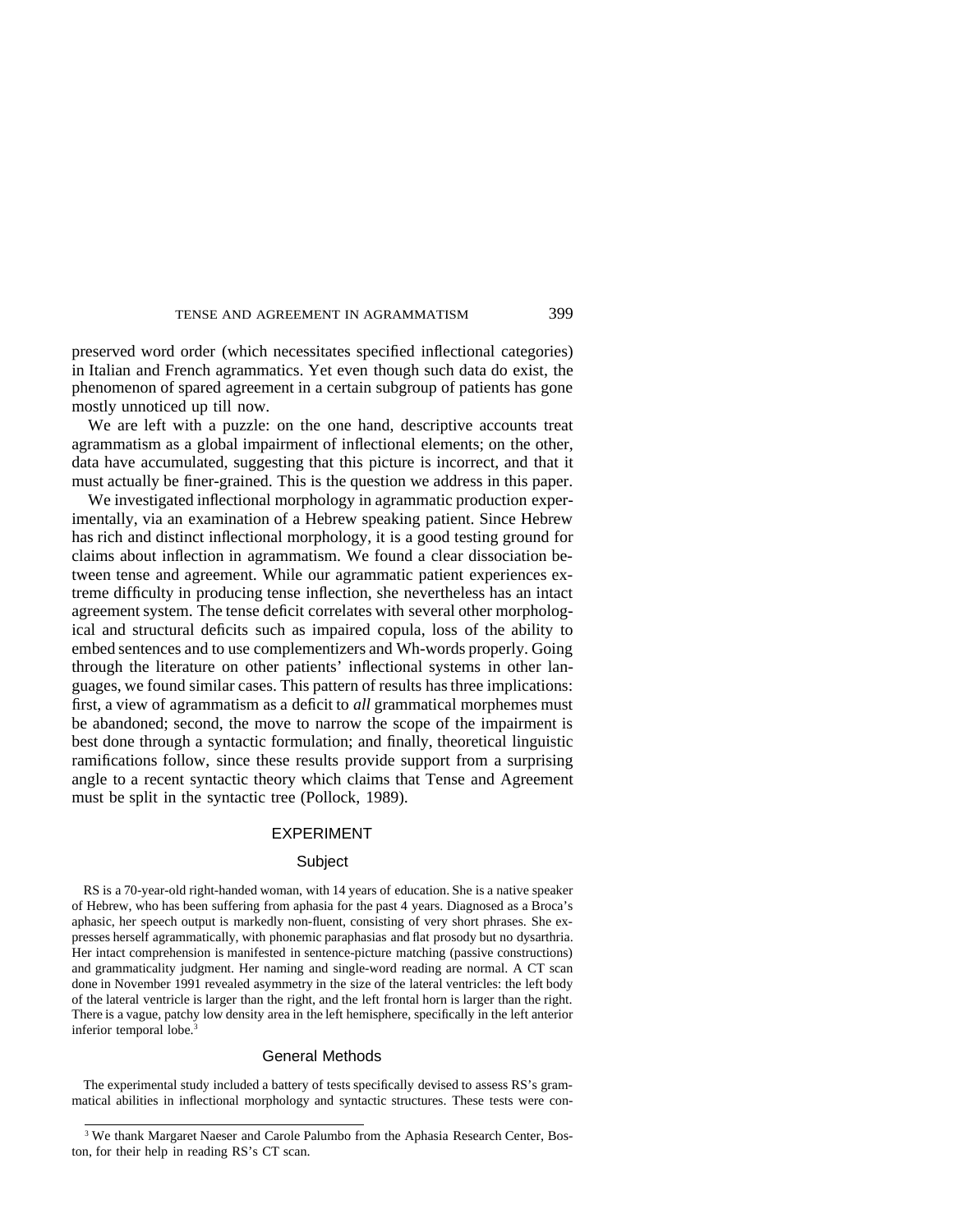### 400 FRIEDMANN AND GRODZINSKY

|          | Past                  | Present | Future                |
|----------|-----------------------|---------|-----------------------|
| 1st      |                       |         |                       |
| mas      |                       |         |                       |
| Singular | KaTaVti               | KoTeV   | eKToV                 |
| Plural   | KaTaVnu               | KoTVim  | niKToV                |
| fem      |                       |         |                       |
| Singular | KaTaVti               | KoTeVet | eKToV                 |
| Plural   | KaTaVnu               | KoTVot  | niKToV                |
| 2nd      |                       |         |                       |
| mas      |                       |         |                       |
| Singular | KaTaVta               | KoTeV   | tiKToV                |
| Plural   | KaTaVtem              | KoTVim  | tiKTeVu               |
| fem      |                       |         |                       |
| Singular | KaTaVt                | KoTeVet | tiKTeVi               |
| Plural   | KaTaVten <sup>a</sup> | KoTVot  | tiKToVna <sup>a</sup> |
| 3rd      |                       |         |                       |
| mas      |                       |         |                       |
| Singular | KaTaV                 | KoTeV   | iKToV                 |
| Plural   | KaTVu                 | KoTVim  | iKTeVu                |
| fem      |                       |         |                       |
| Singular | KaTVa                 | KoTeVet | tiKToV                |
| Plural   | KaTVu                 | KoTVot  | tiKToVna <sup>a</sup> |

# TABLE 1 An Example of Hebrew Inflectional Paradigm

*Note.* KTV, write.

*<sup>a</sup>* These forms are scarcely used in colloquial Hebrew, and are usually substituted for their masculine counterpart. This substitution does not count as an error.

ducted over 15 sessions by the same experimenter. A corpus of spontaneous speech containing 440 utterances (1673 words) was gathered in addition to the structured tests. (Utterance counting according to Berman & Slobin, 1994). All sessions were tape-recorded and transcribed fully, including false starts, repetitions and extraneous comments by the subject (as well as the experimenter). A control subject (a native speaker of Hebrew, matched in age, gender, and education), scored 100% correct in all subtests.

The report of the tests and results is arranged in the following way: in the first section, we present tests and related results concerning tense and agreement inflection production. The second section will focus on tests and results concerning judgment and comprehension of inflectional morphology. The third section briefly describes word order, questions and embedding impairments in production.

# Tense and Agreement: General

A variety of tasks were used to assess RS's inflectional morphology in input and output tasks. Tense and agreement (person, number and gender) were examined on both verbs and copulas.

In Hebrew, every verb is inflected for one of three tenses and one of 10 agreement forms. There are no bare forms, so the patient cannot just omit the inflections, only substitute for a wrong one. (see Table 1 for an example.)

Since verbal inflection in Hebrew contains a different morpheme for every combination of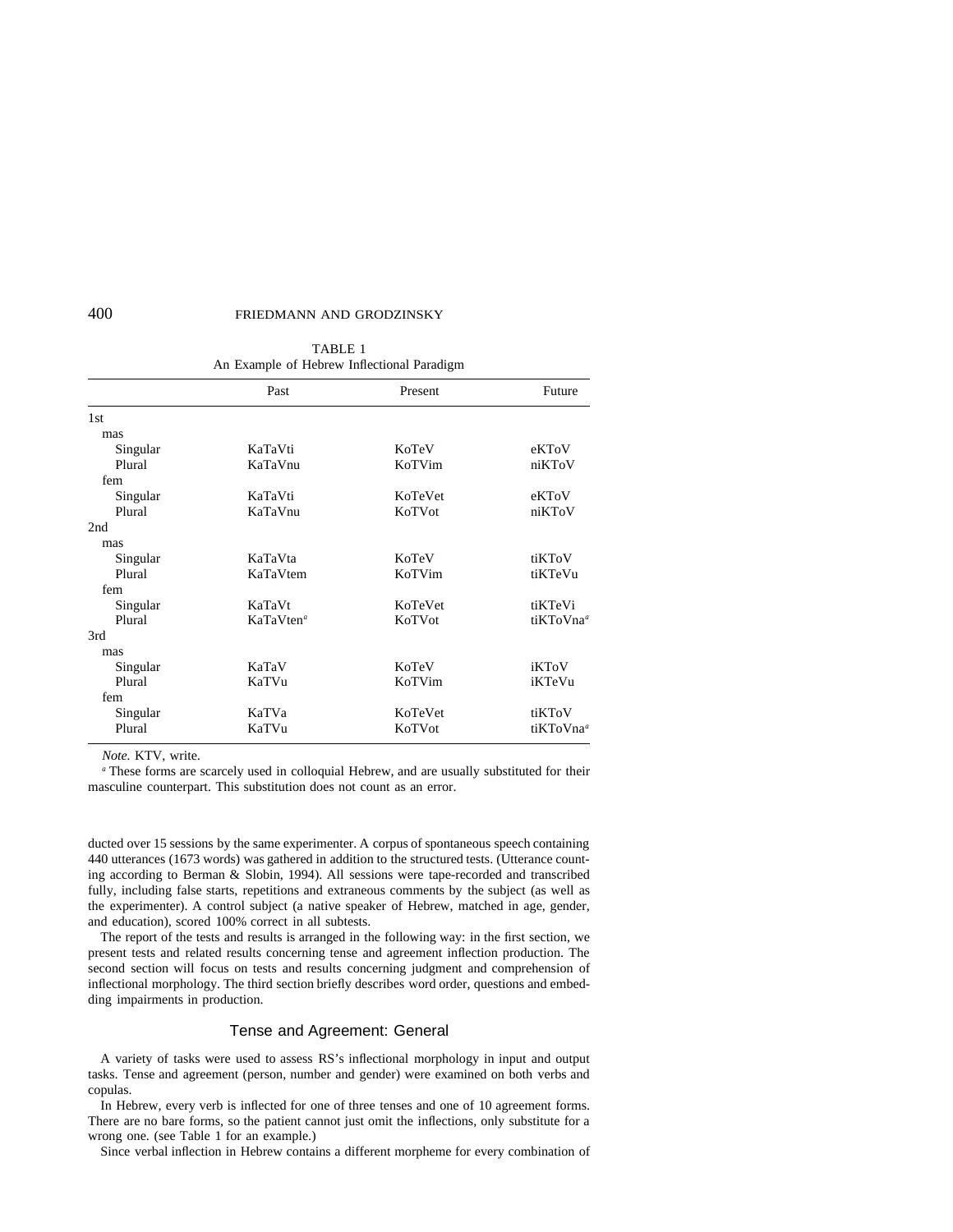tense and agreement, it was very easy to determine the type of every error. Errors were analyzed in the following way:4

Every error of verbal inflection was counted as either a tense or agreement error (or a combined error). A *tense* error is a mismatch between the temporal adverb and the verbal inflection. An *agreement* error is a mismatch between the grammatical subject and the agreement features of the verb.

For example, for the target sentence in (1), response (2) is a tense error, and (3) an agreement error.

- (1) Yesterday the boy **wrote** (etmol ha-yeled *KaTaV*)
- (2) Yesterday the boy **writes/will write** (etmol ha-yeled *KoTeV/yiKToV*)
- (3) Yesterday the boy **wrote-PL/wrote-F/wrote-1st** (etmol ha-yeled *KaTVu/ KaTVa/KaTaVti*) 5

We compared the production of tense and agreement errors in repetition and completion tasks, and assessed RS's receptive inflectional abilities through comprehension and grammaticality judgment of tense and agreement inflections in various tasks.

# TENSE AND AGREEMENT IN PRODUCTION

### The Tasks

#### *Repetition*

**Sentences** were short and simple, three to four words in length, and included verbs and copulas inflected for tense and agreement (number, gender, and person), and adjectives inflected for number and gender (116 sentences).

**Single words** included verbs and copulas in all inflectional options, as well as nouns and adjectives inflected for gender and number (43 words).

The target (word or sentence) was read aloud by the experimenter, at a normal reading speed. When asked, the target was read again.

Since regular repetition yielded a ceiling effect, manifested in a low error rate, we delayed the repetition by using articulatory suppression (see Baddeley 1986, 1990). This condition was devised to elicit more errors, and block phonological ''echoing.'' The subject heard the target once, then articulated three or four words (reciting from the Hebrew alphabet) and only then repeated the target as accurately as possible.

<sup>4</sup> In counting errors, recoverable phonemic paraphasias, errors resulting from phonemic paraphasias were ignored, and counted as correct or wrong responses according to the assumed intended target. Unrecoverable or questionable phonemic sequences were excluded from the result count (subtracted from the number of test sentences). Errors that were immediately and spontaneously corrected by the patient were counted as correct responses.

<sup>5</sup> A similar typology was used for errors in the inflection of copulas: Target: Etmol Dan HAYA Ha'aluf (yesterday Dan was the-champion); Tense error: Etmol Dan HU ha'aluf (yesterday Dan is the-champion); Copula omission: Etmol Dan ha'aluf (Yesterday Dan the-champion); Agreement error: Etmol dan hayta ha'aluf (yesterday Dan was-fem the-champion).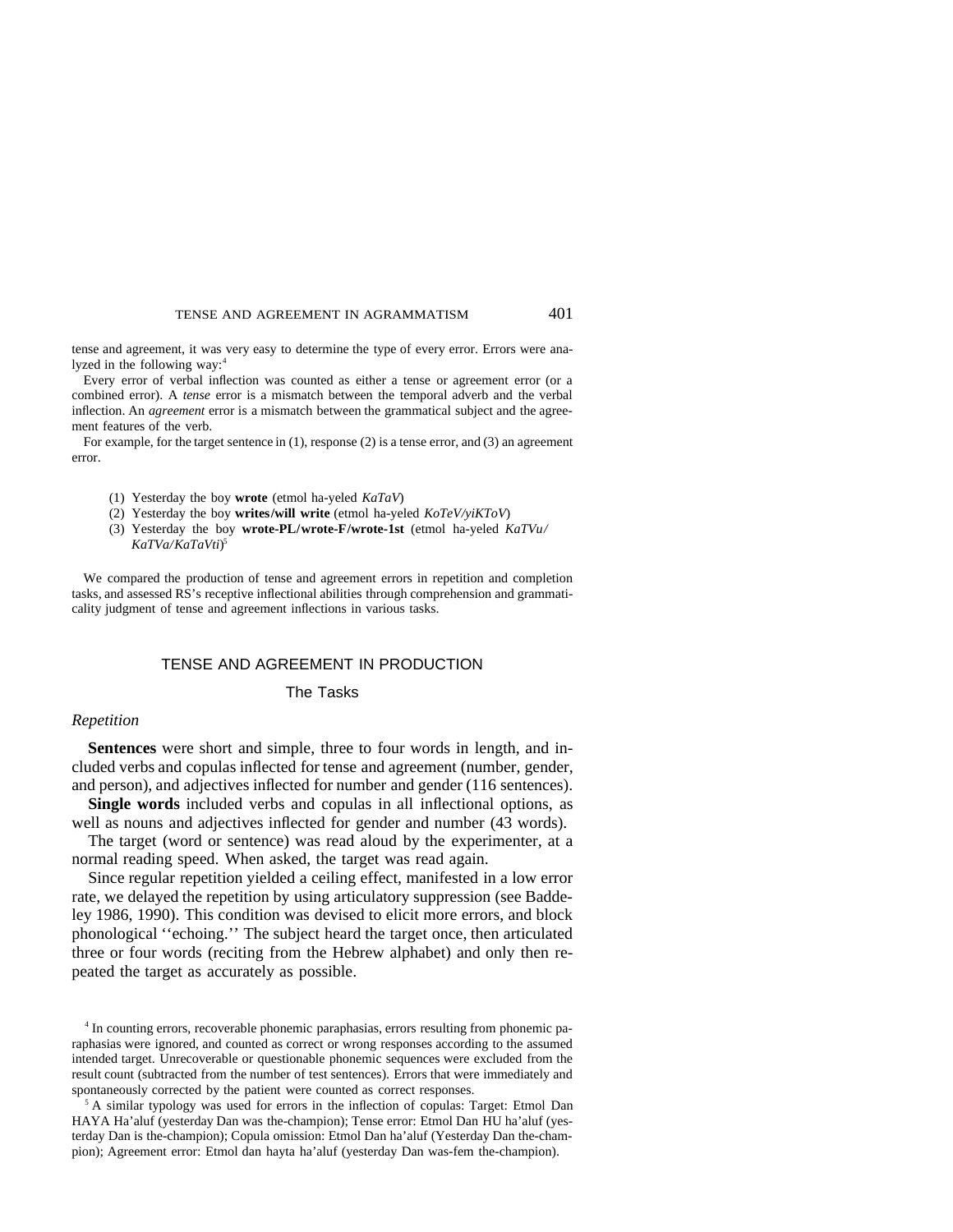### *Sentence Completion*

Completion tasks were aimed to test RS's ability to inflect for an agreement or tense feature. Again, the inflections were examined on both regular main verbs and copulas. The verb or copula had to agree in tense with a temporal term (such as "yesterday") and to agree in  $\Phi$ -features (person, gender and number) to the subject NP. Every trial included two clauses: A source clause with verb/copula inflected correctly for tense and agreement, and a target clause in which the verb or copula was missing. The latter was similar to the source clause in all but one feature: the grammatical subject or the temporal term. Given this procedure, the subject only had to change one feature of the source verb: either tense or agreement but not both. (The verb in the source clause was appropriate in one dimension only, and had to be changed in the other.)

For example,



Another type of sentence completion task included sentences without temporal expressions (similar to Nespoulous et al.'s [1988] ''story completion test''). These sentences too were composed of two clauses, but here the source clause included the infinitival form of the verb (i.e. no feature appropriate for the target clause). The target clause included two conjoined VPs, one headed by a verb inflected for the required tense and agreement and the other by the verb to be inserted by the subject. In order to give an appropriate response, the subject had to copy the features of the given conjoined verb to the missing verb. An example of this kind of completion is the following:

The cats wanted to eat, so they opened the can and

There were 191 sentences for completion of the first type and 26 of the second. The sentences were presented auditorily or visually, and completion was either oral or written, respectively.

#### **Results**

The main result of both sentence repetition and completion tasks is that agreement remained completely intact, while tense was markedly impaired.

### *Repetition*

A problem at the morphological–lexical level was ruled out decisively through word repetition results, which yielded an error rate of only 3/43. Sentence repetition results are summarized in Table 2.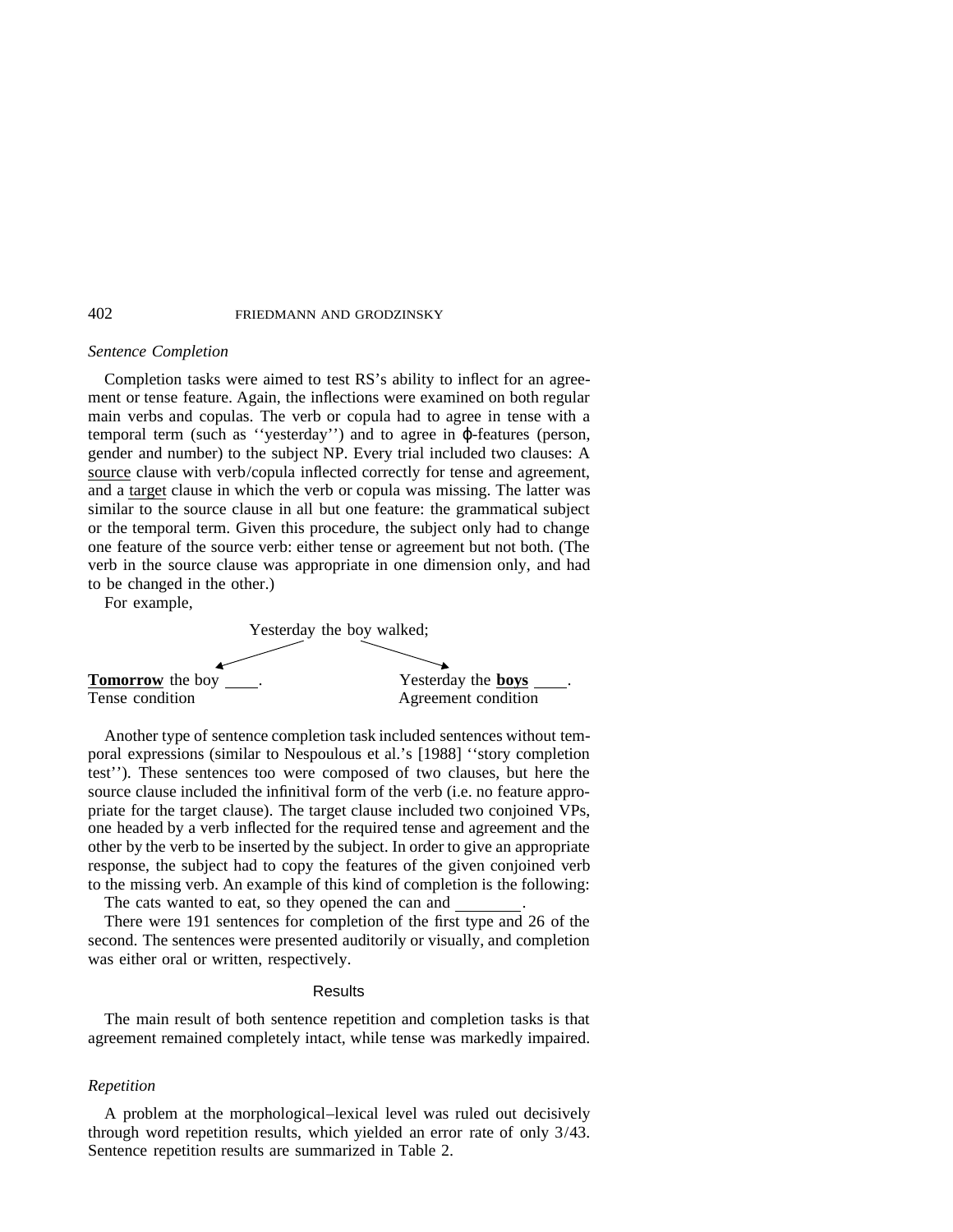| Percentage (and Number) of Errors in Delayed Repetition |                    |                                                        |  |  |
|---------------------------------------------------------|--------------------|--------------------------------------------------------|--|--|
|                                                         | Agreement          | Tense                                                  |  |  |
| Verb                                                    | $0\%$ (0/56)       | 23% (13/56)                                            |  |  |
| Copula<br>Total                                         | $0\%$ (0/60)<br>0% | $50\%$ (15/60 substitution, and 15/60 omission)<br>37% |  |  |

TABLE 2 Percentage (and Number) of Errors in Delayed Repetition

Copular tense errors were tense substitutions or copula omissions.<sup>6</sup> Again, there was no copular agreement error. There was also no agreement error (number or gender substitutions) for the nouns and adjectives that appeared in the target sentences.

### *Sentence Completion*

Sentence completion tasks also showed a dissociation between tense and agreement: Tense was poor while agreement was good. Table 3 shows the number of errors made in oral and written completion tasks. The overall level of errors was 63.2% (86/136) in tense items and 4.7% (5/107) in agreement items.<sup>7</sup> Across tasks, the written tasks were harder than the oral ones, the former yielding  $43.9\%$  errors and the latter  $31.8\%$ .<sup>8</sup>

Of 49 verbal tense completion errors, 24 were tense substitutions (with no preferred or default form) and 25 were ''don't know'' responses. Of 37 copular tense completion errors, 12 were tense substitutions, 17 were copula omissions, and 8 were "don't know" responses.<sup>9</sup>

|        | Agreement        |                    | Tense           |                    |
|--------|------------------|--------------------|-----------------|--------------------|
|        | Oral completion  | Written completion | Oral completion | Written completion |
| Verb   | $3.2\%$ $(1/31)$ | $10.0\%$ $(4/40)$  | 38.0% (19/50)   | 75.0% (30/40)      |
| Copula | $0\%$ (0/18)     | $0\%$ (0/18)       | 70.0% (21/30)   | $100.0\%$ (16/16)  |
| Total  | 2.0%             | 6.9%               | 50.0%           | 82.1%              |

TABLE 3 Percentage (and Number) of Errors in Sentence Completion Tasks

<sup>6</sup> In present tense, two forms are accepted in most structures: zero-copula and present-tense copula (''Pron'' in terms of Doron, 1983). Only overt present tense copula occurs in identity sentences and permanent property predicates.

 $7$  The 26 sentences that required both tense and agreement inflections, were counted as tense and as agreement completion tasks.

<sup>8</sup> There were a few cross-task errors: Eight tense substitution errors occurred in the copula agreement completion, five tense substitution errors in the verbal agreement completion, and two agreement substitution errors in the verbal tense completion.

<sup>9</sup> Omissions and ''don't know'' responses were scored as errors according to the task type: if it was an agreement sentence completion task, it was regarded as an agreement error; if it was a tense inflection task, it was regarded as a tense error.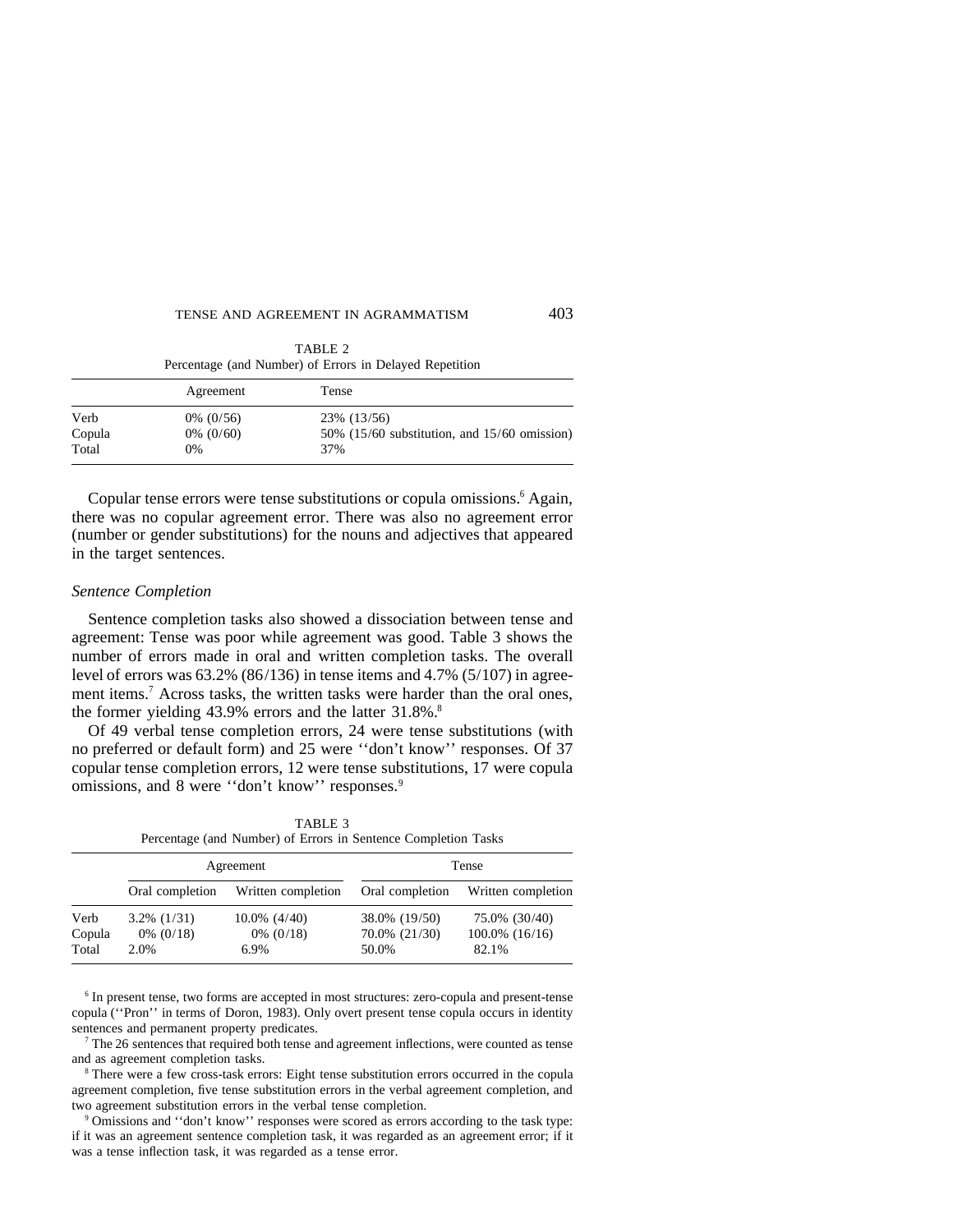Noticeably, among all of RS's errors, there were only four infinitival substitutions for finite verbs, a finding that may indicate an intact sensitivity to verb finiteness. Moreover, RS never created a non-word in her inflectional errors: she always chose one of the members of an inflectional paradigm, and never invented a nonexistent form.

### *Tense and Agreement in Spontaneous Speech*

We believe that structured tests are a more effective means of characterizing inflectional competence than spontaneous speech, in particular tense inflection. (see also Bates, Friederici, & Wulfeck 1987, Kolk & Heeschen 1992).10 Agreement violations are relatively easy to detect, since the target is usually easy to approximate, but tense violations are much harder to detect. Hearing a sentence like ''Dan went to school,'' it is hard to determine what the target tense was supposed to be: was it past, in which case no violation occurred, or was it present or future, and hence a tense violation?<sup>11</sup>

With these considerations in mind, we looked at the spontaneous speech corpus and found only one agreement violation in 440 utterances, even though these errors are easy to detect. We nevertheless found occasional tense violations through inconsistent tenses in a sequence. Errors also showed up in copula omissions creating ungrammatical sentences or a change in sentence tense.

# Interim Summary: Tense versus Agreement Production

Summarizing the production part of the results, RS's performance on tasks requiring tense inflection production is poor, while her performance on agreement tasks is almost normal. Copular tense is more impaired than verbal tense. In some tasks RS even performed worse than chance level, considering the fact that there are only three tenses in Hebrew. The results for the repetition and completion tests show a similar pattern in these two respects, as demonstrated in Fig. 1.

# TENSE AND AGREEMENT IN JUDGMENT AND COMPREHENSION

The results in Fig. 1 indicate a selective impairment in production, manifested in defective tense and copula and intact agreement. Now we turn to the question of whether a parallel pattern of impairment exists also in com-

<sup>&</sup>lt;sup>10</sup> A large proportion of morphological studies on agrammatism in fact work exclusively with spontaneous speech data; this may be one of the reasons for the tense impairment being relatively unnoticed up to now.

 $11$  The only cases in which tense violations can be detected are: (1) Sentences containing a mismatch between a time term and verbal tense. (2) Sequences of connected sentences with inconsistent tense across adjacent clauses. (3) Context mismatch (using extra linguistic information).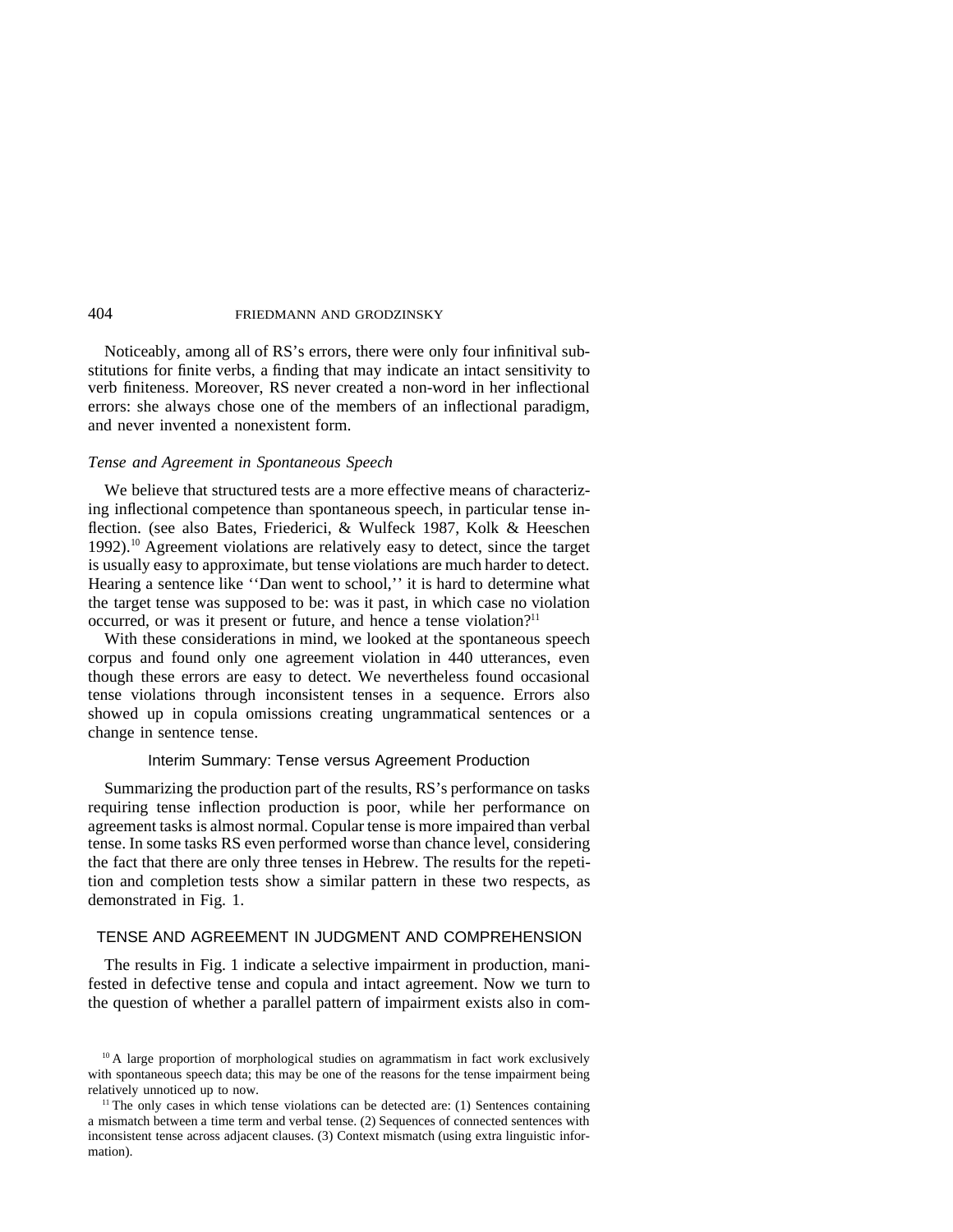

FIG. 1. Repetition and completion errors grouped by inflectional feature, and verb/copula.

prehension and grammaticality judgment (a ''central'' impairment in Caramazza and Zurif, 1976, terms). Comprehension and grammaticality judgments of tense and agreement were assessed in an extensive study of 291 sentences. Comprehension and production tasks contained the same structures and morphemes. Several more complicated structures were examined only for the comprehension tasks. Every session included both comprehension and production tests, randomly ordered. The general finding was that RS's input route is almost normal.

# The Tasks

# *Grammaticality Judgment*

The grammaticality judgment competence of RS was assessed by three methods: free judgment, contrastive judgment, and forced-choice completion.

*Free and contrastive judgment.* Free judgment tasks included lists of sentences ( $N = 159$ ), presented orally or visually (written). The subject was instructed to say or to mark every sentence according to whether it is ''good or bad.'' The answers were scored as correct (correct acceptance or rejection), incorrect acceptance of ungrammatical sentences (misdetection) sorted by error type—the type of violation misdetected and incorrect rejections of grammatical ones (false alarms).

Contrastive judgment included 84 sentence pairs. Every pair included one grammatical and one ungrammatical sentence. The subject was instructed to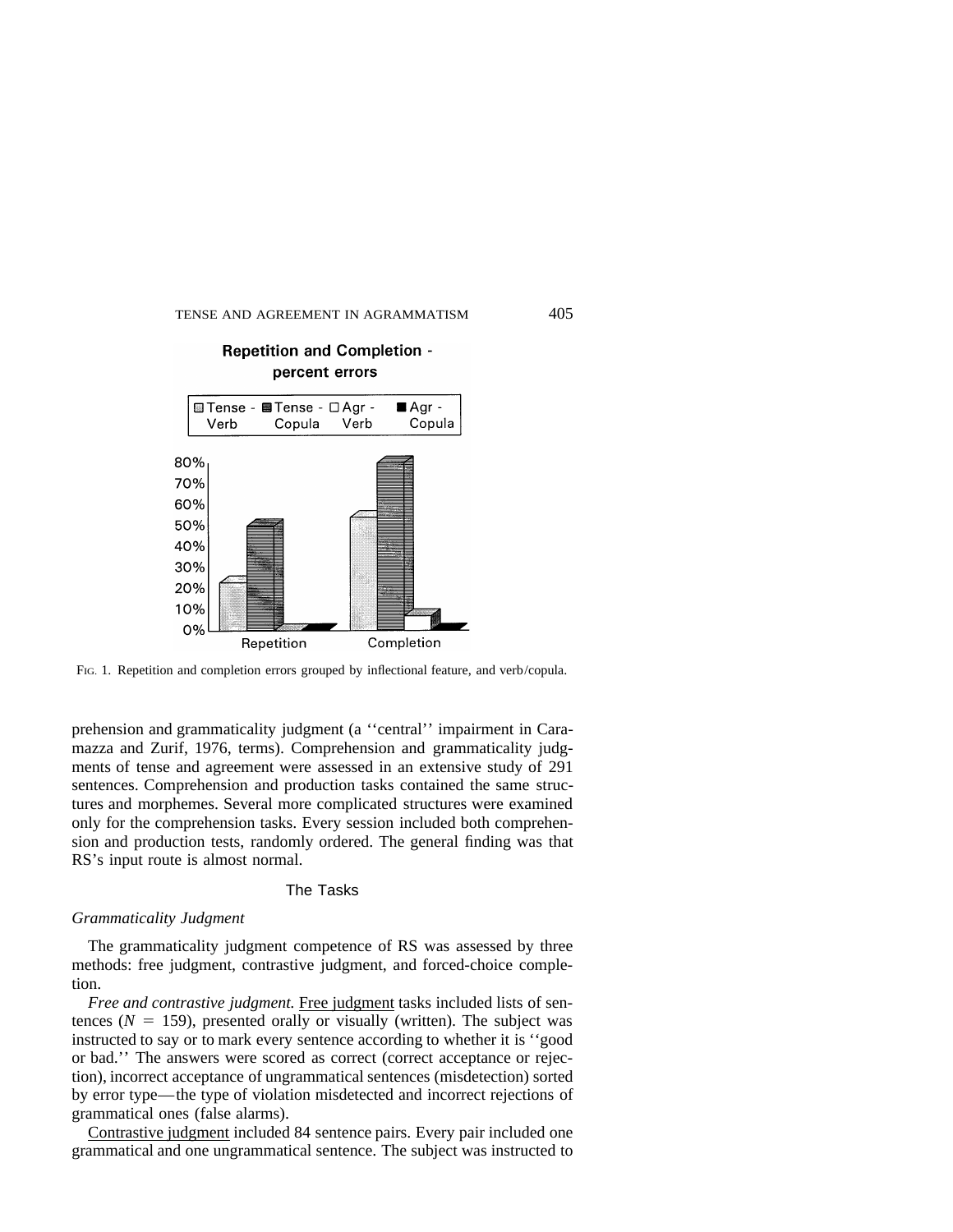mark the better sentence in each pair. Contrastive judgment was presented only visually.

The grammaticality violations were agreement and tense violations on verbs and copulas. In addition to the regular tense violation (past/present/ future substitutions), we administered two other special kinds of **tense** violations: finiteness and Benoni.

We tested **finiteness** knowledge in the following way: in certain environments (main matrix verb) only a  $+$ Fin verb is acceptable. In other environments (after a modal or a verb that selects IP) only the infinitive is acceptable. Bearing this in mind, we created two types of finiteness violations: infinitival as a main verb in the matrix clause, and a finite verb as a complement of an IP-selecting verb. (\*Dan to eat an orange, \*Dan wants eats an orange.)

We used **Benoni** constructions, (the Hebrew participle), in which the Benoni heads a small clause complement of a perception verb (I saw the girl dance-Benoni) (Shlonsky, 1995). The perception verb appeared in past or future tense. Benoni violations included substituting the Benoni for past or future tense (\*I saw the girl danced).

We used a more subtle **agreement** judgment task after we realized RS had no problem with regular agreement. We used construct-state nominals (Borer, 1986) such as ''ce'if hayalda''—the girl's scarf, in which the gender of the N head is different from the NP complement gender. In this way we tried to check whether RS retained the knowledge of agreement to the head of construct-state nominal. The ungrammatical sentence in this condition contained a predicate (AP or VP) agreeing in gender to the complement NP and not to the head of the construct-state nominal.

Contrastive judgment proved afterward to be better than free judgment for our needs, because it provided us the exact locus of the error, if there was one. (Since the two sentences constitute a minimal pair, the dissimilarity between them is supposed to be the source of the error).

*Forced choice completion.* Twenty-nine sentences were presented with one missing word (verb or copula) replaced by an underline. Below every sentence three or four choices appeared. The instructions were to choose the best alternative suggested. The foils were: (1) correct, (2) correct agreement wrong tense, (3) correct tense wrong agreement, (4) correct verb inflection, inappropriate stem.

The reason for the forced-choice completion appearing in this judgment section is that the subject always used a judgment heuristic in these tasks: trying every alternative, judging it, and then choosing (this was obvious both from the patient's behavior during the test and from her own report about the method she used).

# *Tense Comprehension: Elicitation of an Event Time from Tense Inflection*

In order to further determine whether RS has tense inflection problems in comprehension, we administered a task of elicitation of an event time from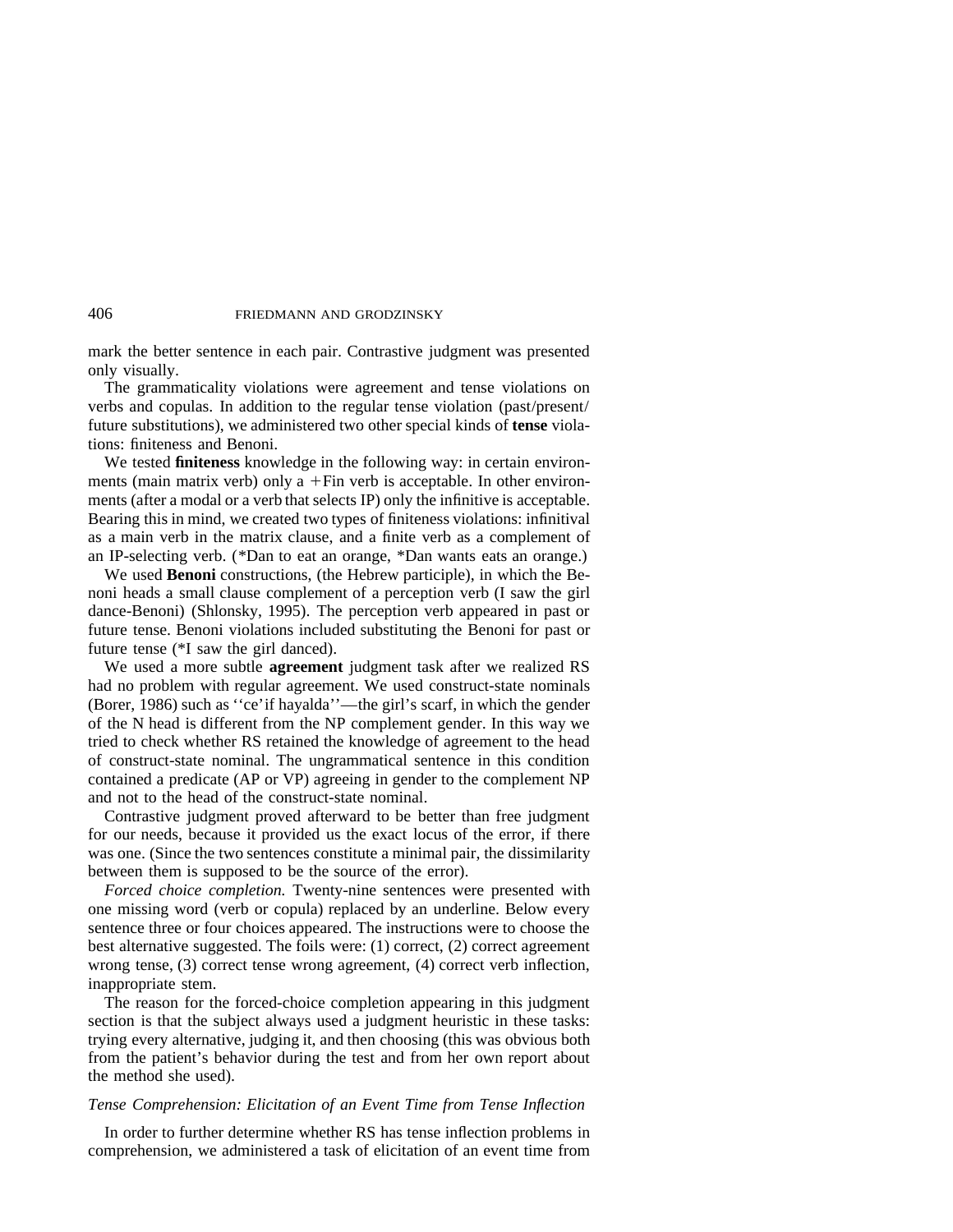tense inflection. The experimenter read to the patient 19 short sentences inflected for tense. The patient was asked to determine when the action described in each sentence took place. For example: the correct answer for ''The boy walked'' is ''past.''

#### **Results**

#### *Grammaticality Judgment*

Grammaticality judgment was generally good. Contrastive judgment was better than free judgment, and in free judgment, judgment from oral presentation was better than judgment from written text. Overall, grammaticality judgment of inflection tasks was 91% correct.

*Free judgment.* In general, inflectional judgment yielded 89% correct responses. *Tense and agreement* (both copula and verbs) yielded 3/62 tense errors in auditory presentation and  $4/48$  in visual presentation (2 tense, 2 agreement). *Benoni* yielded 0/27 errors auditorily and 3/16 visually. There were also false alarms, in which grammatical sentences were rejected: 2 in auditory presentation and 6 in visual presentation.

*Contrastive judgment.* In general, inflectional judgment yielded 92% correct responses. *Tense and agreement* yielded 5/55 errors (2 tense and 2 agreement in copular test, and 1 tense in verbal test). *Finiteness* yielded 2/24 errors (which she herself corrected after she asked the experimenter to read the sentences aloud). Agreement of *Construct state nominals* was perfect:  $0/11$  errors.

*Forced-choice completion.* In these tests, the subject demonstrated perfect performance. RS made *no* errors in this task, both in choosing verbal inflection (tense and agreement) and in choosing copular tense.  $(0/11$  and  $0/18$ errors, respectively).

# *Time Comprehension*

The patient performed the task of time comprehension from tense inflection without any problem (100% correct responses). She answered rapidly and accurately to every item, reporting after the test that it was very easy for her.

# Interim Summary: Judgment and Comprehension of Tense and Agreement

All of the judgment and comprehension results demonstrate RS's preserved input route, even in those structures and morphemes that are impaired in the output route. Judgment of tense morphemes is much better than production thereof. This pattern is presented in Fig. 2. Thus, this study provides another evidence against the necessity of input and output routes damaged together, at least in the morphosyntactic level. Other agrammatic patients who show a similar pattern of impaired output and intact input route have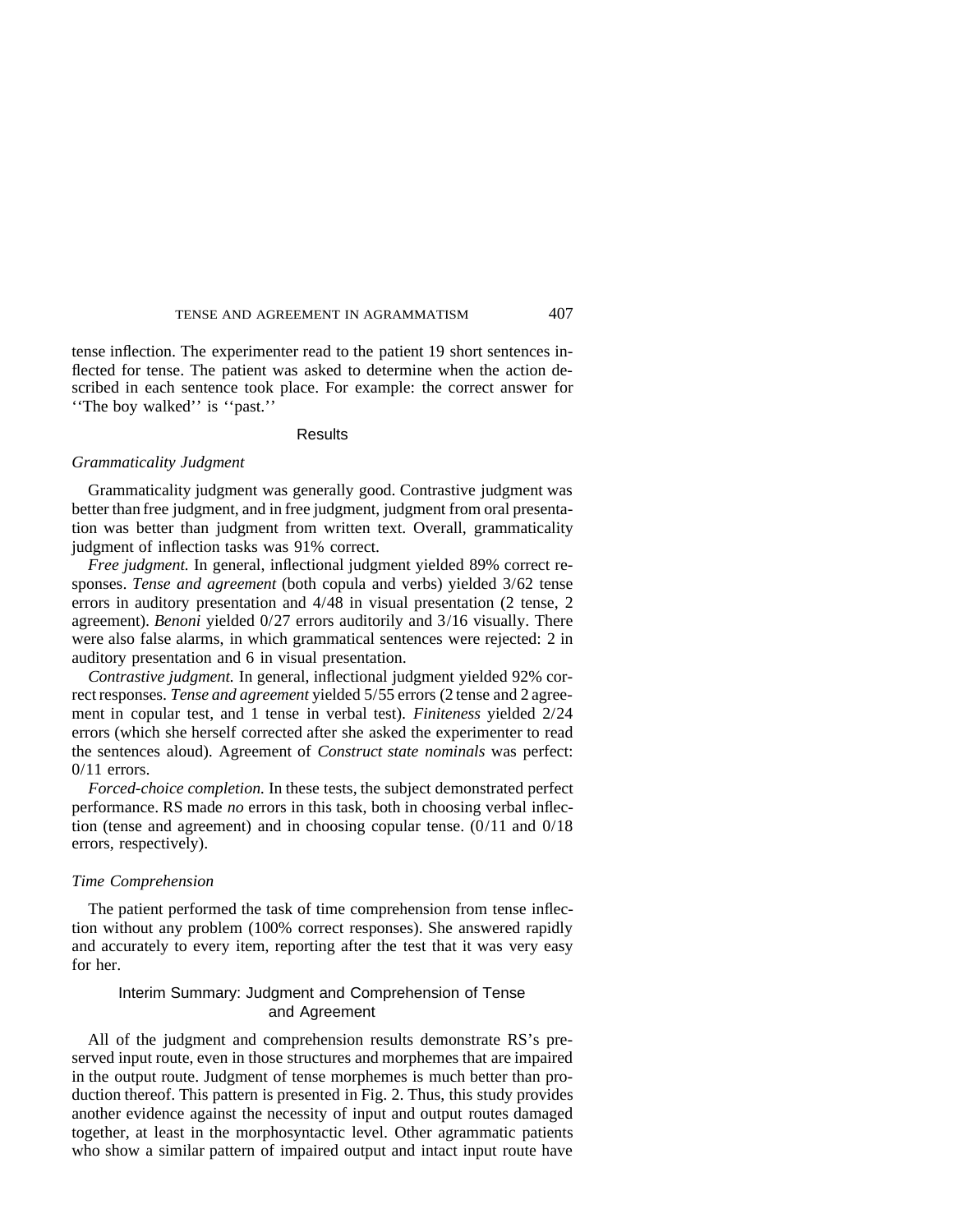

FIG. 2. Judgment vs. Production (contrastive judgment vs. oral completion).

already been documented in studies by Miceli, Mazzucchi, Menn, and Goodglass (1983); Nespoulus, Dordain, Perron, Ska, Bub, Caplan, Mehler, and Lecours (1984, 1988); Kolk, Van Grunsven, and Keyser (1985); and Carammaza and Hillis (1989) (although as Goodglass, Christiansen, & Gallagher [1993] note, none of these studies compared the same grammatical morphemes in comprehension and production).

The input route of RS seems to be relatively spared as she was able to detect very easily the same errors she herself had made, once read aloud to her (in addition to her good results in the tests). In this respect, many agrammatics are similar to jigsaw puzzle players: when asked to fill in a blank without a well-defined set of alternatives (or with too many possible parts), they are lost, unable to make the right choice. Yet once a piece is in their hands, they know exactly whether or not it fits.

# SENTENCE STRUCTURE TASKS

It thus seems that there is a syntactic problem in the subject's tense inflection production, probably in the Tense node in the phrase marker. This led us to investigate two further topics that might be influenced from a structural deficit relegated to Tense node:

1. Some researchers both in theoretical linguistics (Grimshaw, 1991) and in language acquisition (Rizzi, 1994) assert that ''If any higher projection is present, all those which intervene between the higher projection and the lowest projection must be present also'' (Grimshaw, 1991). This raises the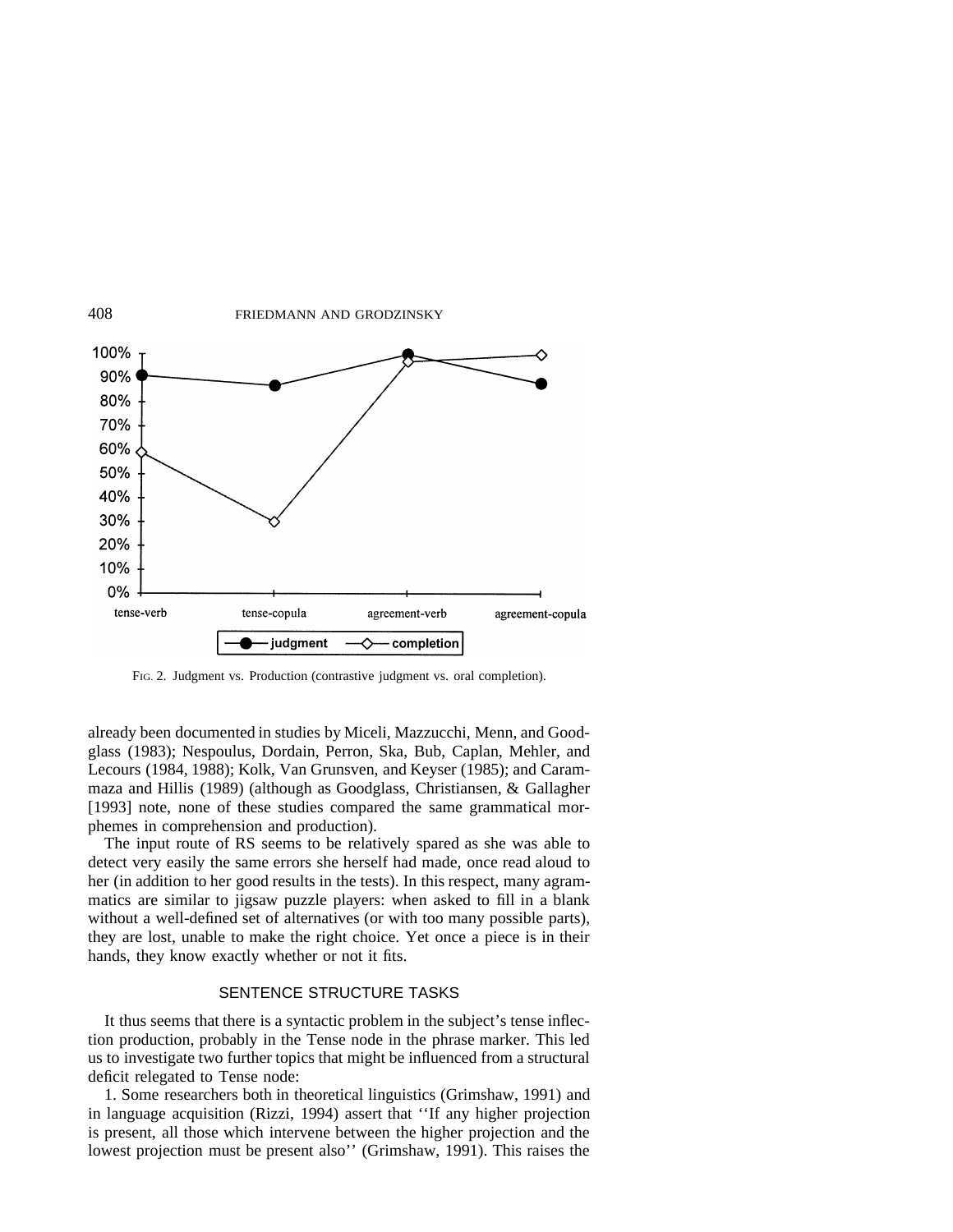question of whether the nodes higher than the impaired Tense node are present or are they defective as well. For that matter we examined the nodes higher than Tense that include wh-question words, (e.g. what, who etc.) and complementizers (that, which etc.)

2. Are other syntactic aspects that require the Tense node, such as word order impaired as well?

We examined these two issues and found both higher nodes and other structural aspects damaged.

### *Complementizers and wh-words*

*Wh-questions.* RS, like many other reported agrammatics, (cf. Thompson & Shapiro [1995]; Thompson, Shapiro, Jacobs, & Schneider, in press) finds it extremely difficult to construct Wh-questions, although she succeeds in constructing yes/no questions that differ from declarative sentences in Hebrew only in prosody. We tried various tasks to elicit Wh-questions, and none of them was successful (0/20). RS's repetition of sentences including wh-questions as main and embedded clauses was also very poor (2/23 and 5/23 in a second try). Preliminary results show that RS's performance in reading Wh-questions was somewhat better, but still very disturbed (3/8). In 440 utterances of spontaneous speech, there were only three well-formed Wh-questions, each appearing in a two-word long utterance. The corpus includes 11 yes/no questions.

*Embedded structures.* Since embedding involves using the nodes higher than T (specifically the C node), the patient's ability to embed is an important indicator of the state of the higher nodes. Data from repetition (4/23), spontaneous speech, and reading all indicate the same result: RS definitely cannot embed normally. She either omits most of the embedded sentence (4), omits the complementizer (as in (5)), or avoids these structures altogether in spontaneous speech.

- (4) Dorit ba'aa . . . etmol . . . tilpena la-rofe **she**...... tor. Dorit came . . . yesterday . . . called to-the-Doctor **that** . . . appointment.<br>Siparti la Nir xaval. Lo hevina oti.
- (5) Siparti la Nir xayal. Lo hevina oti. (I)-Told her [**that**] Nir a-soldier. [she] didn't understand me.

#### *Subject Omission and Word Order*

If the deficit depicted above is indeed structural in nature, it should have structural ramifications: this we examined next. Two main structural factors were examined: subject omission and relative word order of copula and negation.

*Subject pronoun omission.* Hebrew allows pro-drop only in a limited number of cases, that is, in first or second person in the past or future tense. Omission is not allowed in third person in all tenses, and in present tense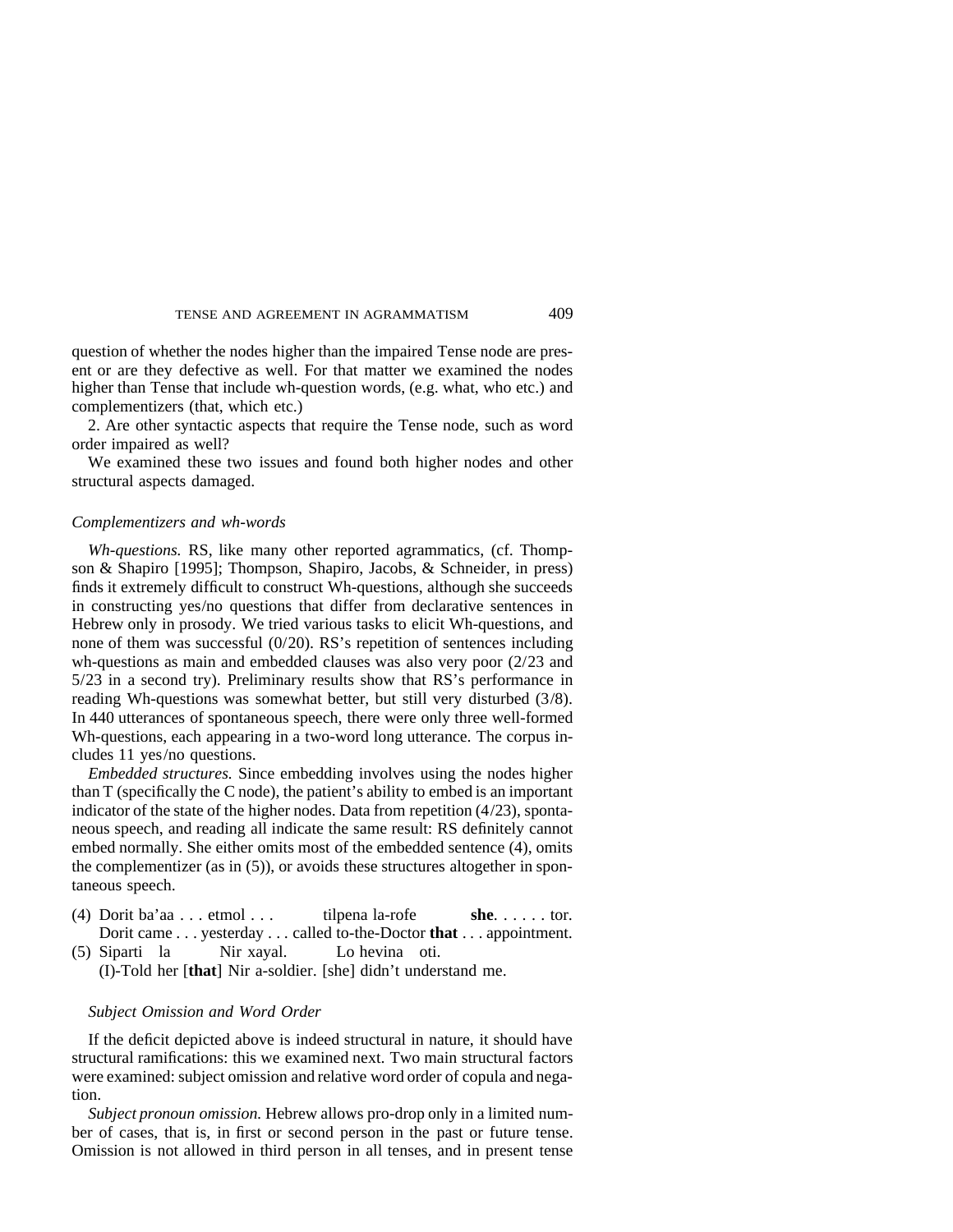for all persons. RS, nevertheless, omits pronoun subjects in every context, especially in the presence of another verb argument (object). In a repetition task with sentences containing a subject–verb–object sequence, RS omitted 36% of the subject pronouns, and no object pronouns. In spontaneous speech she also omitted most of the expected subject pronouns.

*Copula-negation word order.* Hebrew requires a different relative order between the negation and copulas in different tenses: negation comes before past and future copulas, but after the present tense copula. A patient whose tense is defective should have trouble with ordering of copulas and negations. We investigated RS's ordering ability through anagram tests  $(n = 28)$ , copula insertion into negative sentences  $(n = 17)$ , negation insertion into copular sentences ( $n = 32$ ), and oral negation of given sentences ( $n = 38$ ). All copular sentences (including present tense) contained an overt copula. Her performance level in all these tasks was similar and very poor: she failed in the copula-negation ordering tasks, producing an overall chance performance of 76% erroneous orders, compared to only 4% errors in main verb-negation ordering.12

# A STRUCTURAL ACCOUNT

# Summary of Our Findings

The findings described above reveal a rather complex pattern of errors: receptive abilities, as reflected in sentence interpretation and grammaticality judgment of inflectional features are almost normal. The deficit, manifesting itself in production, is as follows:

1. Verbal tense is severely impaired, resulting mostly in tense substitutions. Verbal, adjectival and nominal agreement (gender, person, number) is not affected.

2. The copula is impaired, generating tense substitution and omission errors.

3. Wh-question words and complementizers are omitted, and there is an inability to handle embedded structures and wh-questions.

4. Word order impairment is detected in a limited set of constructions, such as negative copular sentences, and in subject pronoun omissions.

In the following sections, we propose a syntactic account for this highly selective impairment.

# Why a Syntactic Account?

These findings appear to call for a grammatical account. The one we seek would capture all the aspects of the deficit while deviating minimally from the normal assumptions regarding grammatical abilities. Hence, we attempt

 $12$  When we taught R.S. to use a judgment technique in the copula insertion task, that is to try every one of the four possible places and to judge whether it makes a grammatical sentence, her performance jumped from her very poor performance earlier to 100%.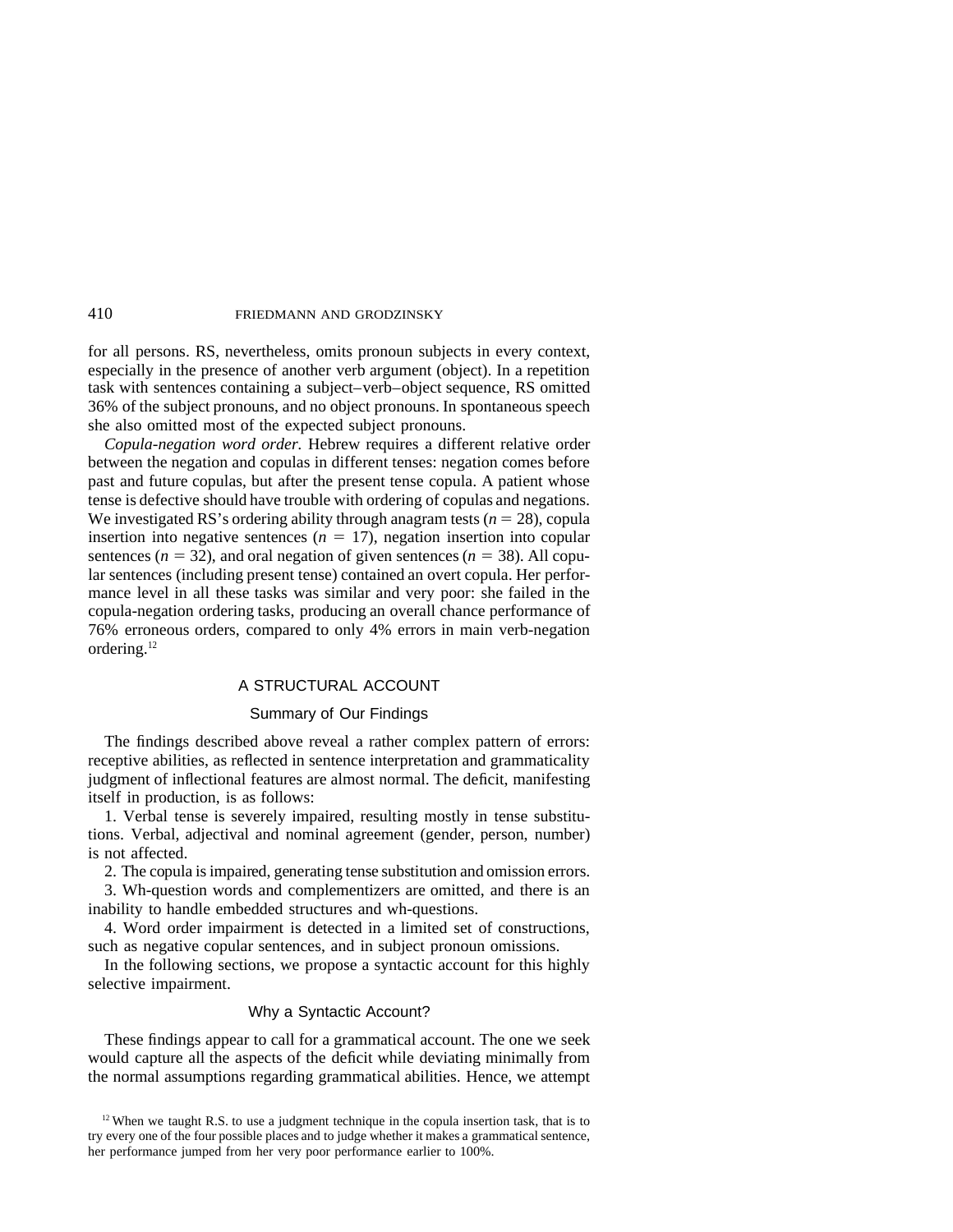to assume minimal impairment. The most self-evident way to account for the cluster of empirical findings is to locate the deficit at some syntactic level. Nonsyntactic alternatives are easily excluded: Most notably, a *morphological deficit,* restricted to the structure of words and their inflections, that could be hypothesized given the findings, cannot work. First, the observed deficit includes failure in tasks that are clearly structural, such as embedded sentences and questions. Second, RS performed almost at a normal level (95% correct) in word repetition and reading tasks, and her inflectional errors were produced only in sentential contexts. Another untenable account is a *lexicalsemantic account,* which would claim that the apparent inflectional deficit in tense is actually semantic, and that the only problem our patient has involves the understanding of temporal terms such as ''yesterday.'' This account is also inappropriate, since it predicts a failure that is not restricted to production, but extends to judgment and comprehension as well, contrary to fact. Further, the second type of completion test (conjoined VPs) did not include temporal adverbs at all but yielded just as many tense errors. Every other account that would claim that the problem in tense is semantic rather than syntactic, would have to make further assumptions in order to account for the host of syntactic phenomena relegated to the tense node and the higher nodes that were found in this study.

It seems, then, that a syntactic account is most suitable. In order to consider what exactly in the syntax is impaired, we outline a sketch of the theoretical tools relevant for the description of the agrammatic production impairment.

# Tense and Agreement in Current Syntactic Theory

The general framework which is relevant to our findings is that of *split inflection* (Pollock, 1989) and *checking theory* within the minimalist program (Chomsky, 1992). These two theoretical approaches are concerned, among other things, with representing inflection and its mechanisms. The central issue for us is the syntax of verbal inflection, which includes tense features, as well as agreement features, which ensure that the verb agrees with an NP in the sentence in person, gender, and number. Generative theories have traditionally assumed that inflection is not only a morphological entity: it is represented syntactically in the phrase marker, occupying a node of its own—the I(nfl) node which projects into an Inflectional Phrase (IP) and dominates the verb phrase (see Fig. 3). Tense and agreement features are contained in the IP, and the process of affixation (where the verb attaches to its inflectional affixes) is done by the movement of either the verb into I or the inflection into V.

Yet this representation of inflectional features turned out to be insufficient. In order to account for syntactic phenomena that are related to inflection (among them many cross-linguistic facts), Pollock (1989) proposed that the I node of earlier analyses be split into two separate projections—*Tense and Agreement* (person, gender and number). As shown in Fig. 4, Tense and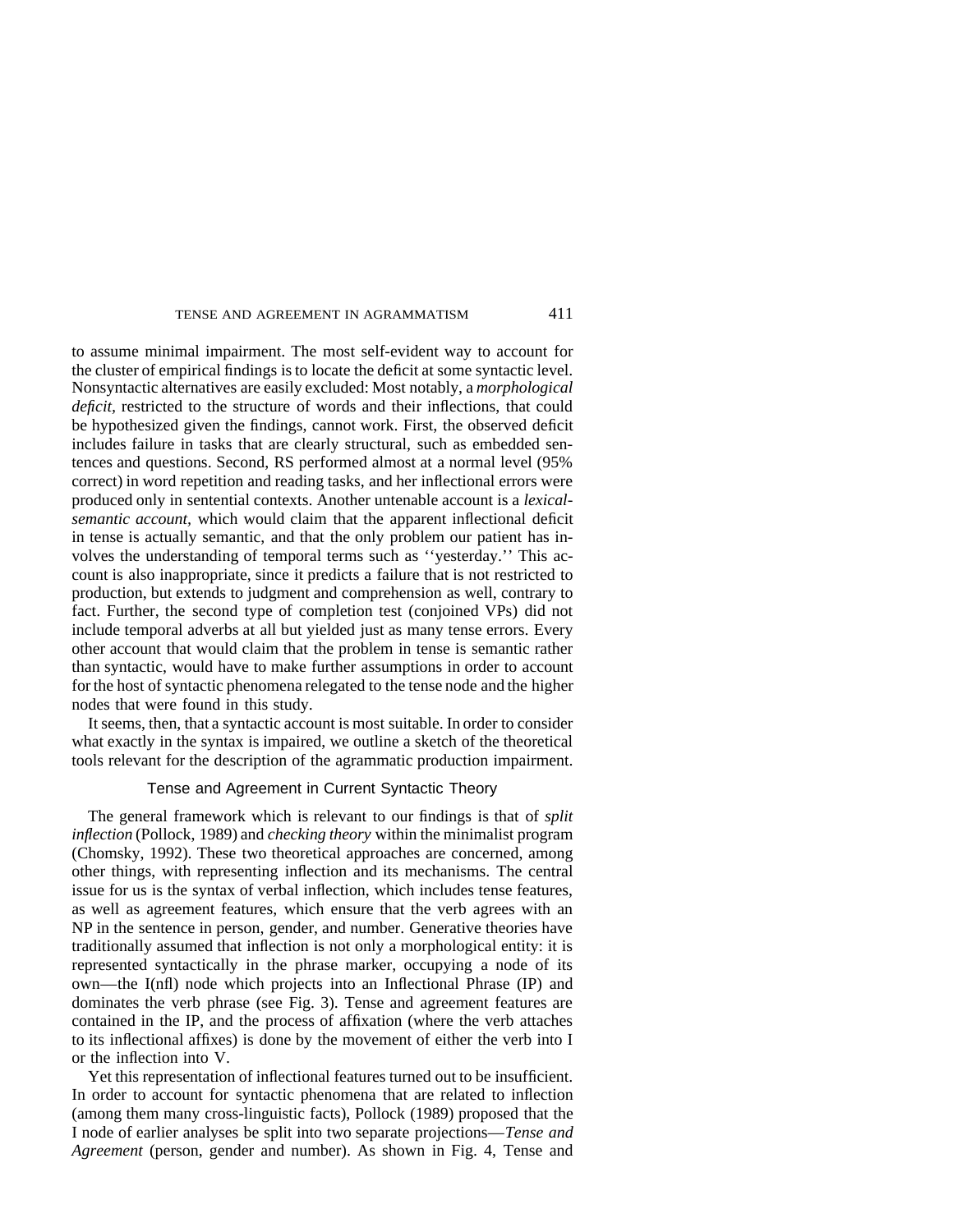

FIG. 3. Infection represented in the phrase marker.

Agreement (plus a node for the representation of negation) are now represented separately in the phrase marker. The inventory of functional categories is now richer than before, and these categories all behave exactly like lexical ones: every functional node is fully projected, in accordance with the X-bar scheme, and each has a specifier and a complement: T(ense) takes Agr(eement)P (or NegP) as its complement; Agr takes VP as its complement.

Chomsky (1992), in his Minimalist Program, further develops the idea of split inflection. In his account inflection and verb movement are also connected, but in a way different from Pollock's analysis: the issue is what motivates the movement of the verb into the inflectional node. For Pollock, the verb comes from the lexicon uninflected, and is inflected through a process of affixation that takes place in the syntax (this view goes back to Chomsky [1957]). For him, the need for affixation is the reason for verb movement. In Chomsky's theory, at the stage of lexical insertion into the phrase marker



FIG. 4. Pollock's phrase marker—split inflection.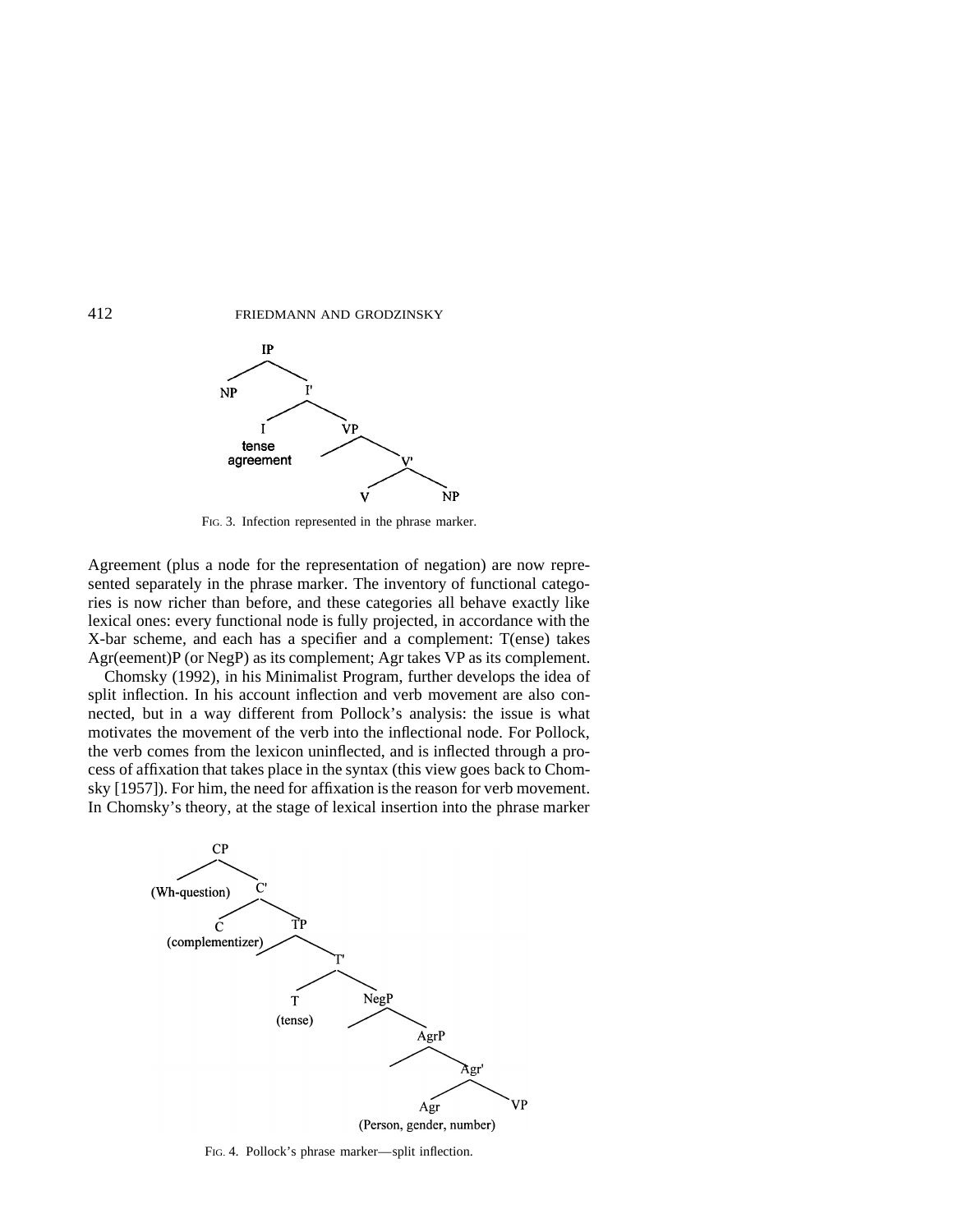

FIG. 5. An example of a verb moving to agr and T for checking its inflectional features.

the verb is already inflected for tense and agreement—all inflectional affixes are there. Movement of the verb is not motivated by affixation, but rather, by checking requirements. Namely, the inflectional nodes serve only as checkpoints in which the features of the verb are required to match the inflectional features. The inflected verb (and other constituents of the sentence) move to these checkpoints: if there are no mismatches between the moved constituent and the features, the derivation converges—i.e., the sentence is well formed. Thus in Chomsky's theory the mechanism of inflection is a checking mechanism.

So, for instance, the inflected verb *katva* (write-3sgFpast) is inserted from the lexicon into V in its position inside VP. It then moves twice for checking purposes. It first moves to Agr to check its agreement features (Fig. 5). If the Agr node contains the specification *3sgF,* it moves on to the next checking point: the T node. If T contains the feature  $+$ *past*, it is then certified for articulation. On the other hand, if  $T$  node includes the feature  $+$ *future*, a mismatch is detected, and the sentence is ruled out.

# The Syntactic Locus of the Impairment

Taking these theories as a point of departure, we now return to the neuropsychological findings. Recall that we have documented errors in tense, but not agreement. As we have seen, current theories provide us with a means for this distinction, namely, unlike previous accounts of agrammatism, we have a formal device for picking out tense, but not agreement. In contemporary terms, the most obvious candidate for a deficit implicating tense and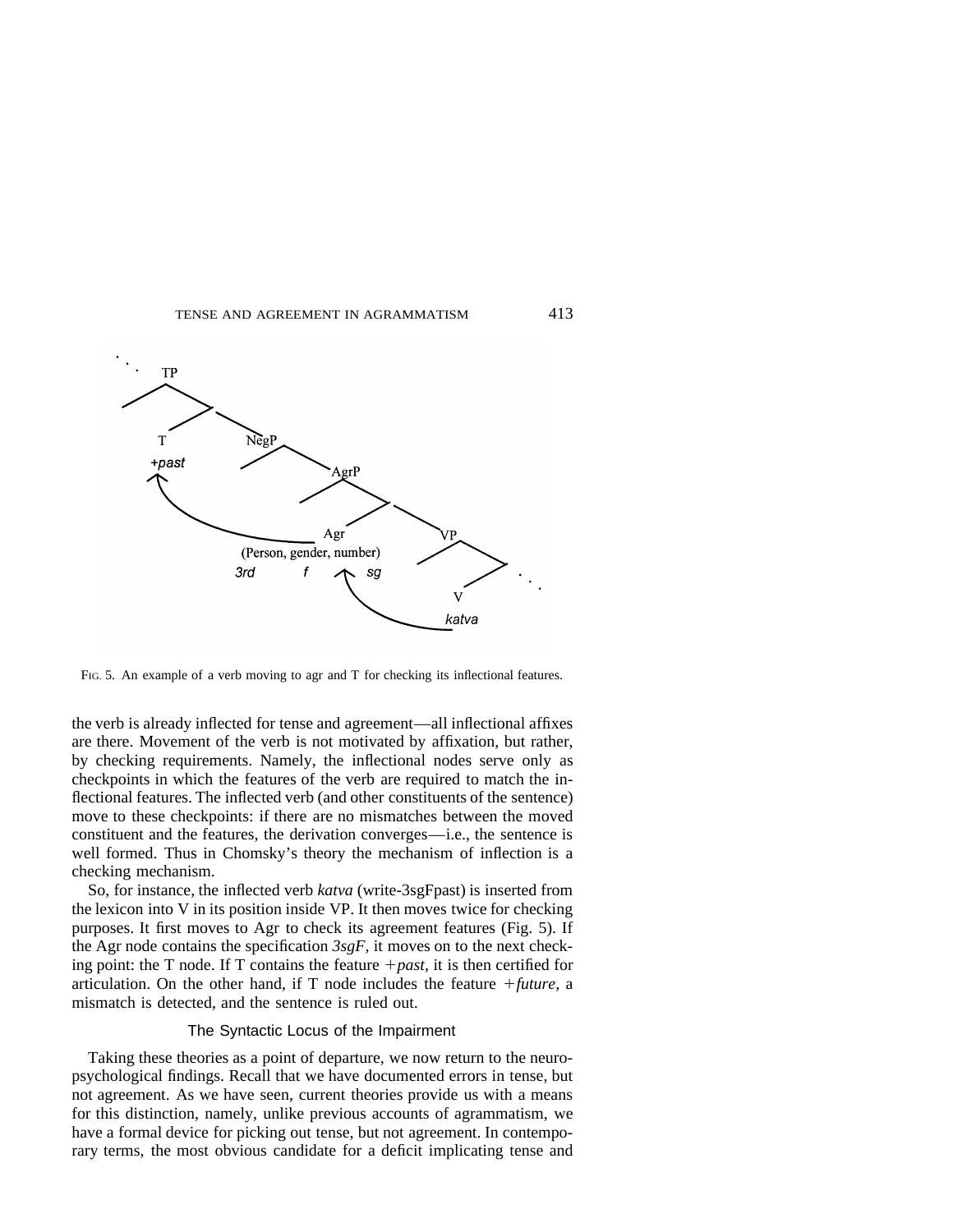copula is the T(ense) node. If this node is defective, then the pattern of results we have reported is explained, both by a theory that assumes a checking mechanism, and one that takes affixation as its central tennet.

Consider checking first. An (intact) checking mechanism cannot carry out its task for lack of feature specification in T. As a consequence, it is no longer able to detect mismatches between the intended tense (the feature specified in T node) and the tense inflection of the verb, and therefore, inflection errors may result. As for affixation, since T and its features are crucially involved in this operation, then, problems in tense features would imply impaired affixation, hence errors of tense inflection. For both theoretical approaches, every other aspect of the representation is assumed to be intact, hence, no other error type is allowed. A first approximation to the nature of the deficit is formulated in (6):

(6) The syntactic tree of agrammatic aphasics is impaired in the T(ense) node.

There are still some open questions: What is the meaning of ''impaired'' in (6)? What exactly are the consequences of such an impairment? Is the tree left intact, other than this node, or rather, does the impairment to the Tense node affect the rest of the phrase marker?

We thus proceed to the next point, and examine the state of nodes higher than the T node to see whether or not they are implicated (we know that lower ones, e.g., Agr, are intact). One possibility is that the nodes above T are intact, and the moving verb may skip over the damaged T node and reach a higher node. Another possibility is that since T is impaired, the rest of the tree cannot project higher, and the tree is thus ''pruned'' upward. In this case, the verb cannot cross over the impaired node.

The way to distinguish these possibilities is empirical in nature. Spared higher nodes imply the former possibility and impaired higher nodes the latter. The functional head higher than T is C, namely the functional head of the phrasal projection CP. C is where complementizers (i.e., embedding morphemes) reside; Wh-words reside in the SpecCP node (cf. Fig. 4).

Our data suggest that all the constituents and categories that are contained in CP (i.e., complementizers and Wh-words) are severely impaired in RS's production. RS systematically omits complementizers in repetition, reading, and spontaneous speech and is unable to produce fully embedded sentences. The only questions she produces are yes–no questions; she cannot utter, repeat, or read Wh-questions at all. The empirical findings thus support the claim that a defective node implicates all the nodes above it (in this case the nodes of CP). This leads to the following generalization, stated in (7):

(7) The tree-pruning hypothesis:

- (a) T is underspecified in agrammatic production.
- (b) An underspecified node cannot project any higher.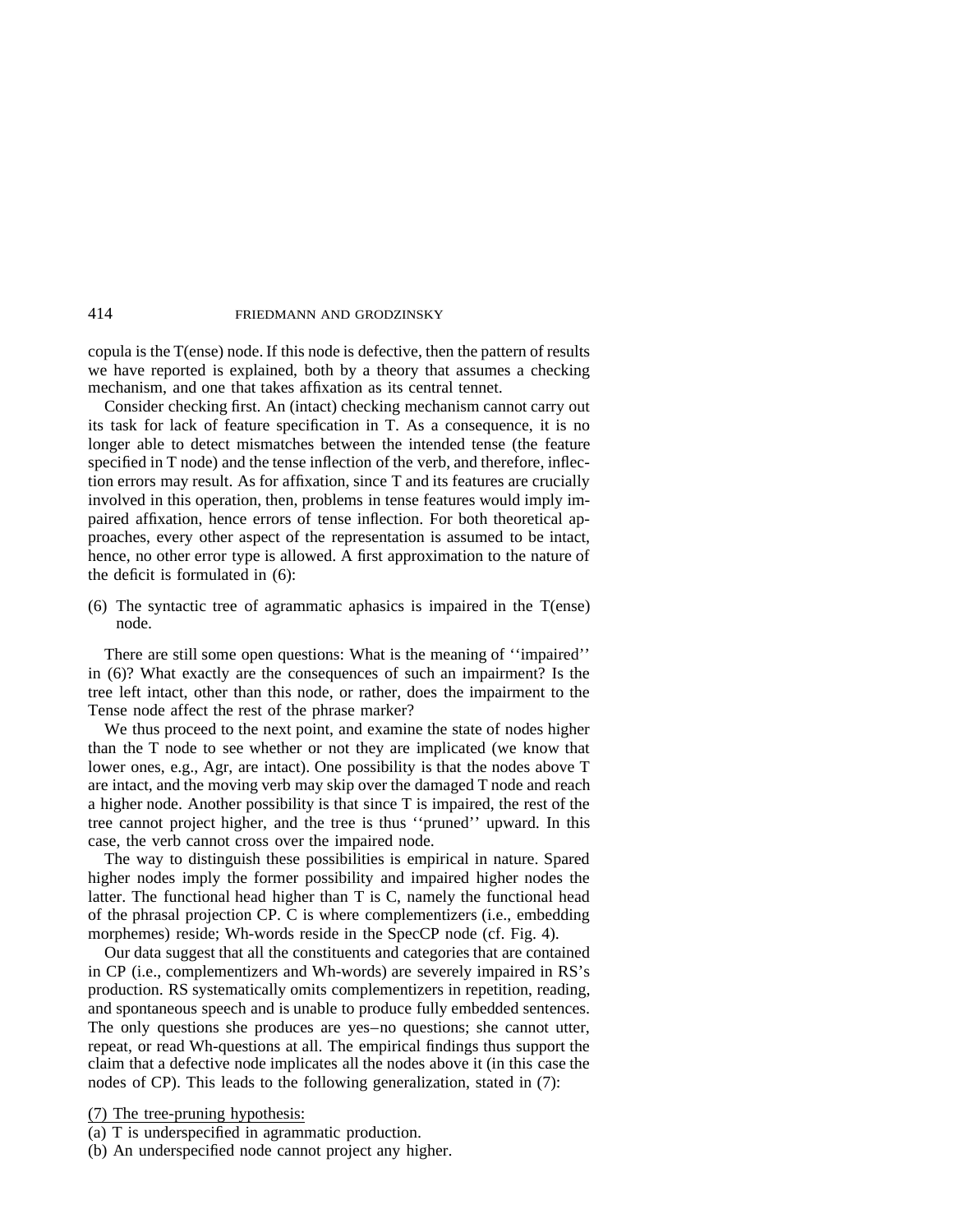

FIG. 6. Agrammatic phrase marker. Arch represents site of deficit.

The conclusion is that the syntactic tree of agrammatic aphasics is pruned in T node, and that the deficit impairs every node above  $T$  (specifically CP).<sup>13</sup>

From a certain node up, agrammatics are no longer able to construct the phrase marker, or alternatively, it is not possible for them to move constituents higher than a certain node. In the case presented in this study, the relevant node is the Tense node (Fig. 6). Agrammatics, on this account, have pruned structures (somewhat reminiscent of Rizzi's (1994) idea for children in the ''root infinitive'' stage having truncated structures). This is the reason why tense, as well as copula, complementizers, and Wh-words, are impaired in RS's production. As we will see, this is also the explanation of another empirical fact, namely, the impairment of word order that was found. Next, we go over the error types and see how they are accounted for in light of the tree pruning hypothesis.

# The Account and the Spectrum of Errors

#### *Tense vs. Agreement*

Consider the errors RS made in sentence repetition and completion (exemplified in  $(8)$  and  $(9)$ :

<sup>13</sup> The data indicate a preserved output route. What does it tell about the relation between input and output in language representation and processing? One possibility is that the impairment is representational in nature, so there should be two separate phrase markers: one for input which is intact, and the other one for output, which is pruned. The other possibility is that the deficit is in output processing. In this case the processing deficit must be syntactically constrained. We note this point, although our account is currently not designed to handle it, since it restricts itself to production disturbances in agrammatism.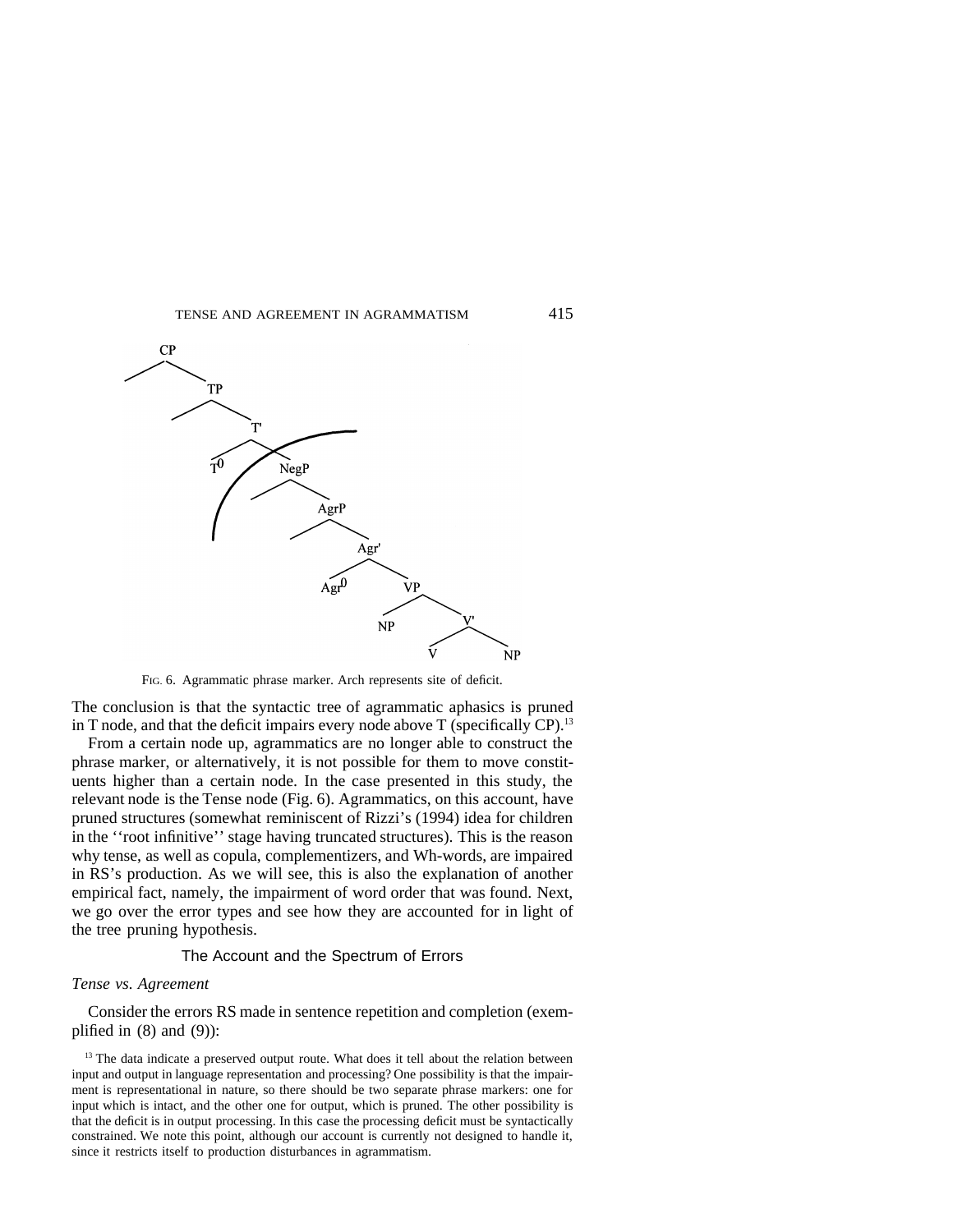- (8) ha'ish roce levashel, az hu lokeax sir ve **bishel.** the-man wants to-cook, so he takes(3sg-M-pr.) pot and cooked(3sg-Mpast)
- (9) axshav ata holex. etmol ata **telex.** Now you(2sg-M) go(2sg-M-pr.). Yesterday you will-go(2sg-M-fut.)

RS's errors are only substitutions of tense but not agreement. The tree pruning hypothesis readily explains this phenomenon: T node is defective, so the verbal tense is impaired (either because the checking mechanism is inaccessible to the tense features or because affixation fails due to underspecified tense features). At the same time, the Agr node is intact and hence keeps the verb correctly inflected for person, number, and gender.

If this account is correct, it has some possible implications to the agreement system in the context of the *Minimalist Program.* Chomsky (1992) adds another Agr node and changes the relative order of Agr and T nodes his relative order is  $Agr_s$ , T,  $Agr_s$ . The data we have just presented lead to one of two possible analyses:(a) Agr (Agr<sub>s</sub>) is below T in the Hebrew phrase marker (as suggested by Pollock [1989, 1993] and by Ouhalla [1994] and Demirdache [1988] for Arabic); (b) a lower Agr projection (if one assumes  $\text{Agr}_{0}$ ) suffices in most cases to check the agreement of the subject.

# *Copula Omissions and Substitutions*

The copula is located in the T node in the phrase marker. It is either basegenerated in this position or moves there before the phonology spells out the syntactic representation. (Guasti, 1993; Rizzi, 1994; Shlonsky, 1995). If T is underspecified, and copulas live in T, it follows that they are liable to be impaired, just like tense inflection. Copulas are indeed impaired as we have seen and are involved in both omissions and substitutions of the tense morphology. Crucially, there are no agreement errors in the production of copulas. We now see why copulas are involved; what remains is to clarify why in this case there are both omissions and substitutions, whereas in the case of verbs, only substitution errors are recorded. Substitutions of tense in copular constructions are explained in the same way as similar tense errors in main verbs, but why also omissions? In Hebrew, one possibility for the present tense copula marker is a zero morpheme. Omission, then, could be interpreted as substitution for another tense of the copula (without agreement violation). Omission could also be ''true'' omission, because it is marked by a free standing morpheme which is not represented in the tree. Thus, its omission would not violate rules of lexical well-formedness.<sup>14</sup>

If this account is valid also for auxiliaries (this depends on the location of auxiliaries in the phrase marker—whether they are located in the impaired

 $14$  This idea, apart from being well motivated, is also intuitively appealing, for copulas have no lexical content (Rizzi 1994), and denote only tense and agreement.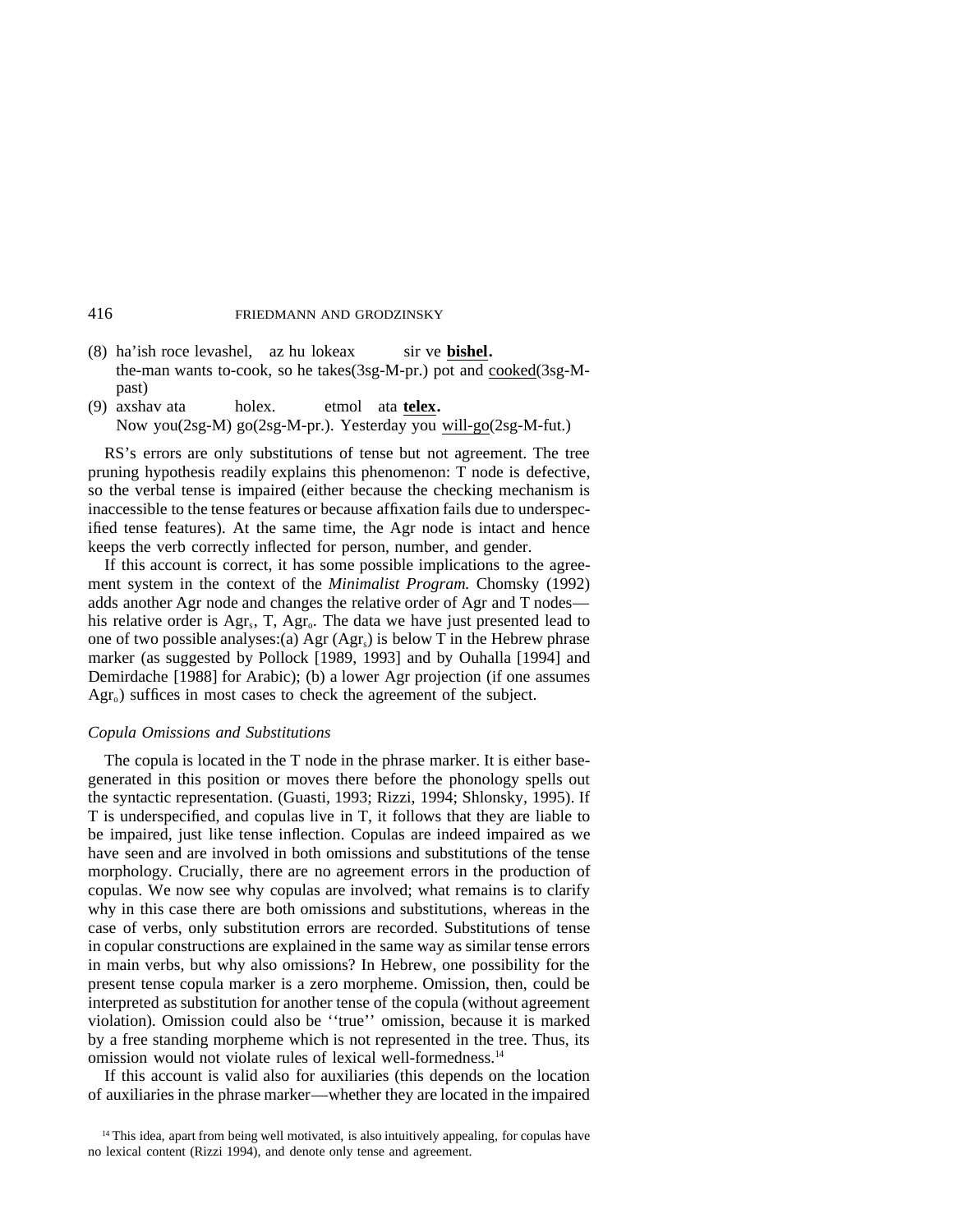zone or not), it should also explain the prominent omissions of auxiliaries in languages in which compound tenses are comprised of aux  $+$  participle or  $aux +$  infinitive, for example. This question is hard to examine in Hebrew, because auxiliaries are not often used in compound tenses.<sup>15</sup>

### *Complementizers and Wh-Words*

Agrammatic patients hardly ever produce complex constructions. In particular, they fail to produce well-formed embedded structures. RS's typical errors when trying to produce an embedded sentence were of the following types:  $((4), (5)$  repeated here as  $(10), (11)$ :

- (10) Dorit ba'aa. . .etmol. . . tilpena la-rofe **she**...... tor. Dorit came. . . yesterday. . . called to-the-Doctor **that** . . . appointment.<br>Siparti la Nir xaval. Lo hevina oti.
- (11) Siparti la Nir xayal. Lo hevina oti. (I)-Told her [**that**] Nir a-soldier. [she] didn't understand me.

Complementizers are located higher than T in the tree, and hence are inaccessible for production as well. This inaccessibility is manifested in one of two ways in RS's speech: either she intends to produce an embedded structure, yet the embedding word is completely absent from the sentence, and the result is two sentences which appear disconnected (11), or the matrix sentence appears, followed by a complementizer, yet the embedded clause is either absent or incomplete (10). In both cases, complementizers cannot be integrated into the phrase marker, which is precisely what the tree-pruning hypothesis predicts. The fate of Wh-questions is similar. Wh-words are located in Spec-CP, that is, in the impaired zone. Therefore Wh-questions are impossible to produce, and hard to read and repeat.

### *Word Order*

Word order is determined by the phrase marker and the movement of elements within it. A defect in part of the tree above the T node hampers elements from being integrated into the impaired zone, making it impossible for an agrammatic patient to order correctly the constituents in this part of the tree. Copula and negation are in this zone, and this is why RS fails in placing correctly copula and negation relative to one another.

Subject omissions are probably the result of the defective T not being able to assign (or check) nominative case to the subject. We do not know why this tendency is much more evident in pronominal than lexical subjects.

<sup>15</sup> There are, however, some data from Japanese, indicating that copulas and auxiliaries are not equally impaired in agrammatic production: the two Japanese patients described in Sasanuma, Kamio, and Kubota (1990) omitted very few auxiliaries (7/37 and 1/31) but about half of the copulas  $(3/7 \text{ and } 6/10)$ . Unaware of the syntactic details in these respects, we can only propose that at least in Japanese, auxiliaries and copulas are located in different nodes.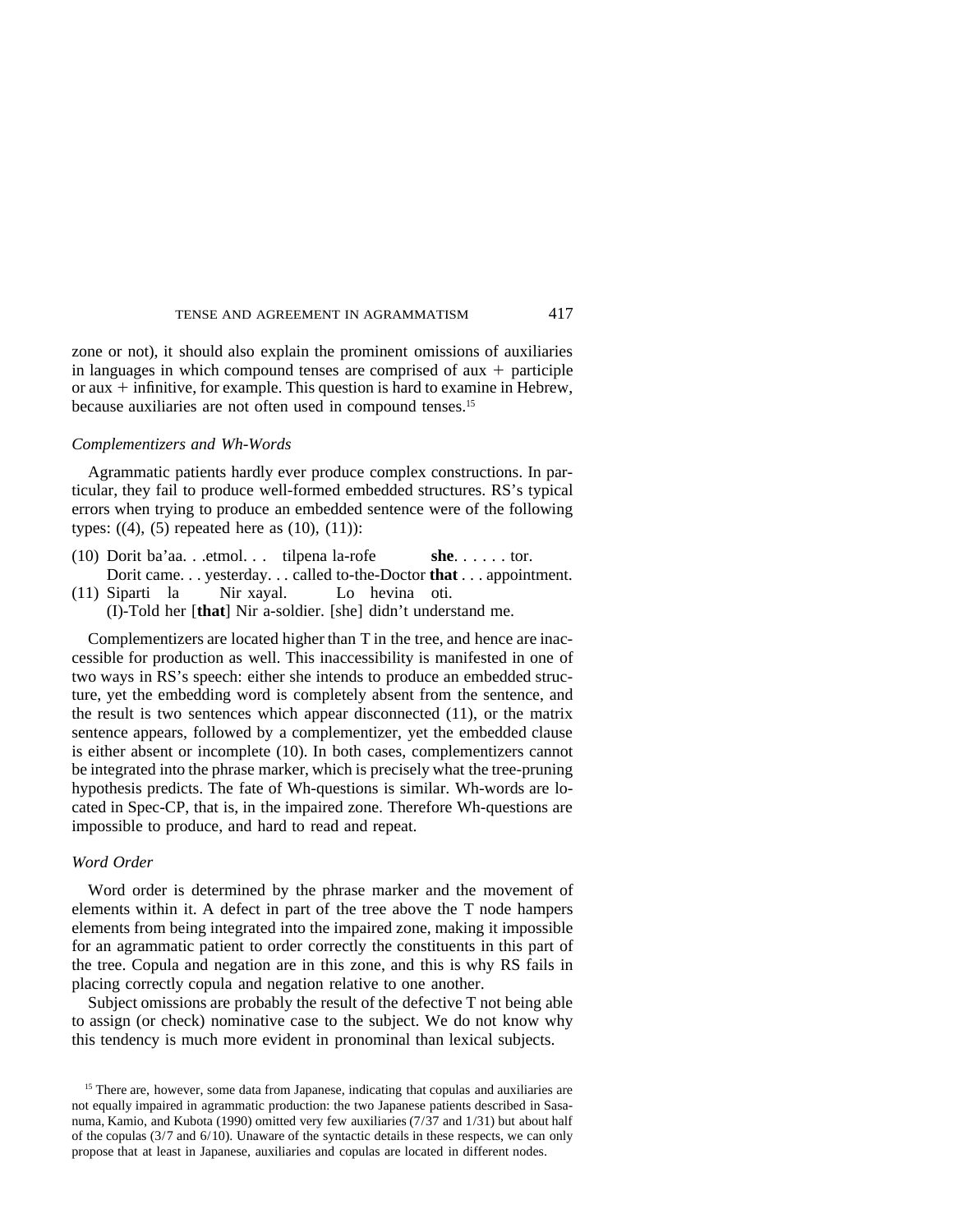# Independent Evidence—A Selective Review of the Literature

Having discovered this fine impairment pattern, we proceeded to inquire whether it is true of this particular patient only, or rather, generalizes to others who belong to the familiar diagnostic category. We found compelling evidence that indicates the generality of our result. There are documented cases of French-, Italian-, and English-speaking agrammatics who perform with the same pattern—a pattern that has simply gone unnoticed up to now. Since no direct comparisons between tense and agreement are available, we extract this information from several studies that contain detailed analyses of the agrammatic morphological production, and include, among other morphemes, tense and agreement.

1. Nespoulous et al. (1984, 1988, 1990). This is a case study of a Frenchspeaking agrammatic aphasic, who bears a striking resemblance to RS. The patient had difficulty in producing copulas and auxiliaries, had never used ''complex verbal tenses'' (probably due to omission of auxiliaries), used no relative clauses and no subordinate clauses attached to the verb.16 He sometimes produced inconsistent tenses while telling a story. The authors nevertheless report ''no morphological errors on verbal inflections,'' that is, he produced no error of verbal agreement.17 Like RS, he also had good grammaticality judgment (on the tests the authors used which are obviously different from ours), and preserved single-word level production. This patient, then, shows exactly the same syntactic problem as ours—a deficit to the Tense node that causes disruption to the representation of the copula, auxiliaries, and verbal tense inflection, while leaving verbal agreement intact. In addition, there is a deficit in nodes above  $T$  (complementizers for instance),<sup>18</sup> from which the embedding problems follow.

2. Miceli, Silvery, Romani, and Caramazza (1989). This is a survey of production errors of 20 Italian agrammatic patients. A dissociation between tense and agreement is observed, but only in one direction: a deficit in tense occurs with intact agreement, but not vice versa. Namely, 4 of their patients show poor tense and auxiliary in the presence of spared agreement, although there are some who are impaired in neither, and others who have trouble with both (we return to the issue of variation below).

3. Nadeau and Rothi (1992). This is a case study of an English-speaking agrammatic whose spontaneous speech also reveals a pattern similar to our

<sup>17</sup> Although he did make errors in the number and gender agreement of determiners to nouns.

<sup>18</sup> Mr. Clermont produced a type of error predicted from the interaction between the special properties of French and the pattern of the agrammatic impairment: object clitics are in Agro, above VPAux (Siloni & Friedemann, 1994). If we assume that the deficit is in Agro and higher, the object clitic deficit comes for free. ''. . . va chercher le mais pour [**le**] porter en ville.''

<sup>&</sup>lt;sup>16</sup> Infinitival subordination is intact in his speech. This is explained by the fact that infinitives do not require the C and T nodes.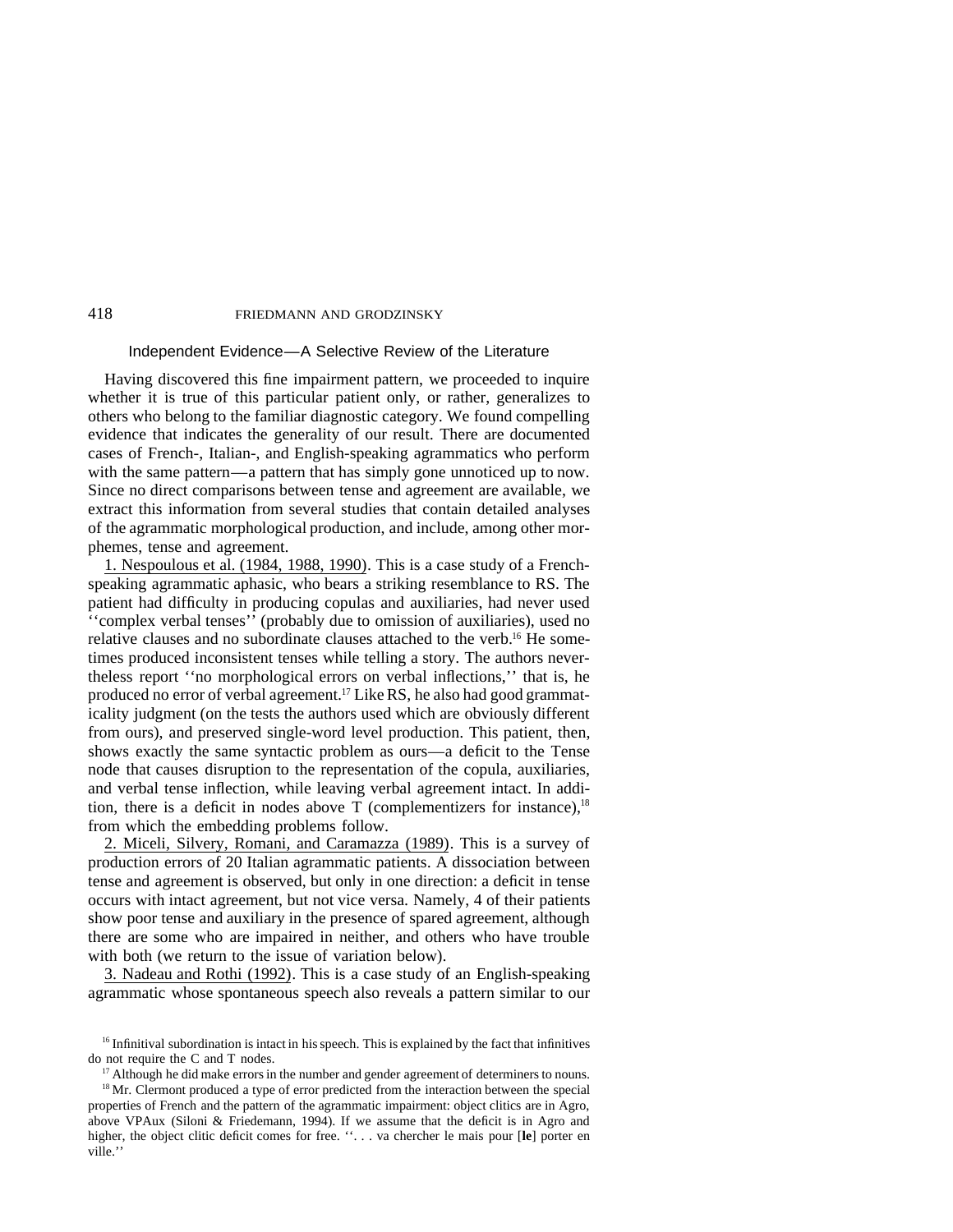patient with 2% person agreement errors, but 17% tense violations, 40% complementizer omissions, 22% auxiliary, and 36% omissions of copulas.

4. Hagiwara (1995) presents evidence from Japanese in favor of a selective impairment in respect to functional categories and projections. She argues ''that not all the functional projections are equally disturbed in agrammatic language.'' According to Hagiwara, Projections within IP tend to be retained while those outside of it, like CP, are easily susceptible to disruption. In ''projections within IP,'' she includes tense, negation and agreement, (but she studies empirically only tense and negation in comprehension, and negation in production).

5. de Roo (1995). The second part of the tree pruning hypothesis, which claims that if a node is not represented, no higher node could project, is borne out by a recent study by de Roo (1995). She found that in 40 out of 41 sentences which included tense violation (finiteness omission) the elements in CP were omitted as well.

# Degrees of Agrammatic Severity

The results of both our study and the literature survey indicate the existence of a substantial group of agrammatic patients whose impairment pattern is more selective than previously supposed, yet it is clear that this characterization covers only a subgroup of agrammatics. This conclusion, naturally, raises important diagnostic questions. Are these patients truly agrammatic? Is agrammatism a unitary phenomenon, or is it rather a mere abstraction, devoid of empirical content, as some authors believe? We believe that these patients are agrammatic, and that they belong in a category that is a true clinical and theoretical entity. Our findings, in fact, strengthen this view, and the theory we propose provides us with the appropriate means to handle the important aspects of the variation observed.

Variation in agrammatism goes along two dimensions: first, there are subgroups of agrammatics with deficits whose descriptions are structurally distinct. Second, patients differ in the overall amount of errors they produce. The latter aspect, we believe, is relevant neither to diagnostic issues, nor to theory (see Grodzinsky, 1991 for detailed discussion of Miceli et al.'s findings). The former, however, is of great significance for a theory of brain/ language relations as we understand it. The variety of structural deficits ranges over a highly constrained spectrum, which we delineate below in precise terms. This fact is a clear indication that the variability among agrammatics is not random, but rather, is a result of some principled reason. Our conclusion, then, is that with respect to structure, there are (at least two or three identifiable) subgroups of agrammatics, that present structurally distinct clusters of symptoms which bear a principled relation to one another. This relation we call a *severity metric.* We propose that one and the same relation holds among the different manifestations of agrammatism, and that this relation is not only principled formally, but also reflects what we intu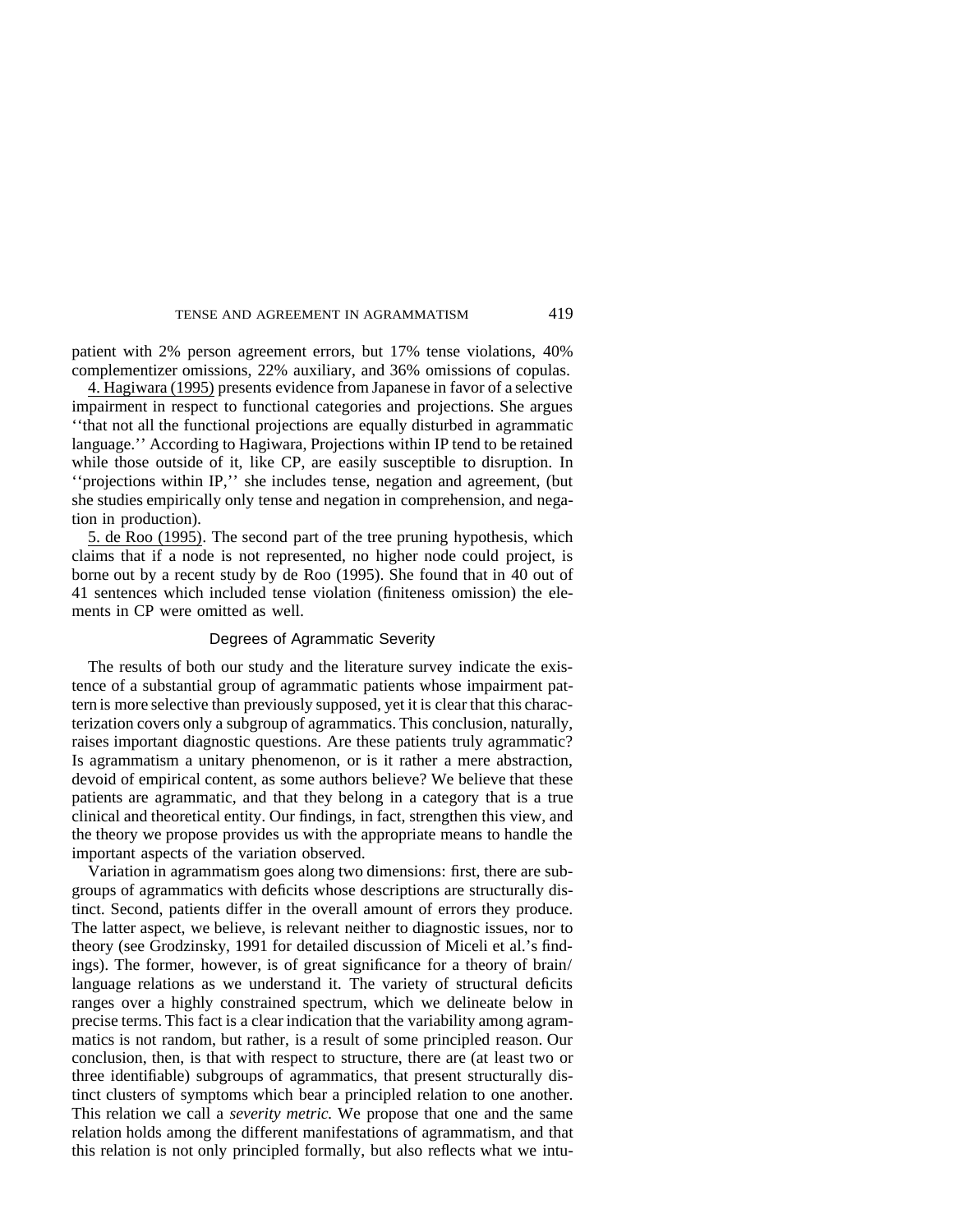itively perceive as degrees of severity in this pathology. We thus propose an approach to intra-syndrome variation, that allows for *constrained variation* within each clinical category. For agrammatism we propose a syntactic account. Such an approach, if successful, advances our understanding of the nature of aphasic syndromes, in contrast to calls to dispense with the concept of a neuropsychological syndrome altogether. We develop this idea directly.

Consider, first of all, the empirical facts that are at issue. It appears that agrammatic symptoms feature two varieties: some patients are impaired in Tense while Agreement is intact. Yet clearly, there are others for whom both functional categories—T and Agr—are impaired. There are claims for the existence of a third variant, in which T and Agr are intact, and only the higher functional category, namely C, is impaired (Hagiwara, 1995).

The question immediately arises: are these variants of the same phenomenon, or rather, distinct clinical entities? If we find a strong common line, and a principled reason for variation, we can conclude that the same syndrome is at issue.

Notice that in every other respect, except the functional categories C, T, and Agr, these patients are similar in speech production. Namely, they all share the standard clinical signs, except those pertinent to these categories. So, they all have similar types of lesions, they are all non-fluent, and impaired in aspects of their grammar—they have short phrase length, and in particular, they cannot embed or ask questions.

A possible account is that these are different degrees of severity of the same clinical phenomenon, and that there is a single principle that distinguishes them from one another, namely the level in the syntactic tree at which the deficit (pruning) occurs. The severity metric is the syntactic location of the defective node in the phrase marker: the lower it is, the greater the number of impaired functional categories, and hence the more severe the impairment. Thus, ''mild'' agrammatism impairs high nodes only (i.e., CP). A more severe form will implicate T, (and hence also C) while a very severe form will include functional heads all the way down—C, T, and Agr. Each of these forms may implicate one node or more; yet what is important is that due to the tree-pruning hypothesis, whenever a node is impaired, the tree cannot be constructed any higher, as can be seen in Fig. 7.

Degrees of severity, then, may be accounted for in structural terms: the lower the impairmed node, the more severe will be the clinical manifestation of agrammatism. This is how the tree pruning hypothesis provides a flexible, yet highly constrained, conception of a neuropsychological syndrome, that may have more than a single manifestation. Formally, a relation we call *more severe than* is defined in (13) and holds between variants.

(12) The tree-pruning hypothesis (revised):

- a) C, T, or Agr is underspecified in agrammatism.
- b) An underspecified node cannot project any higher.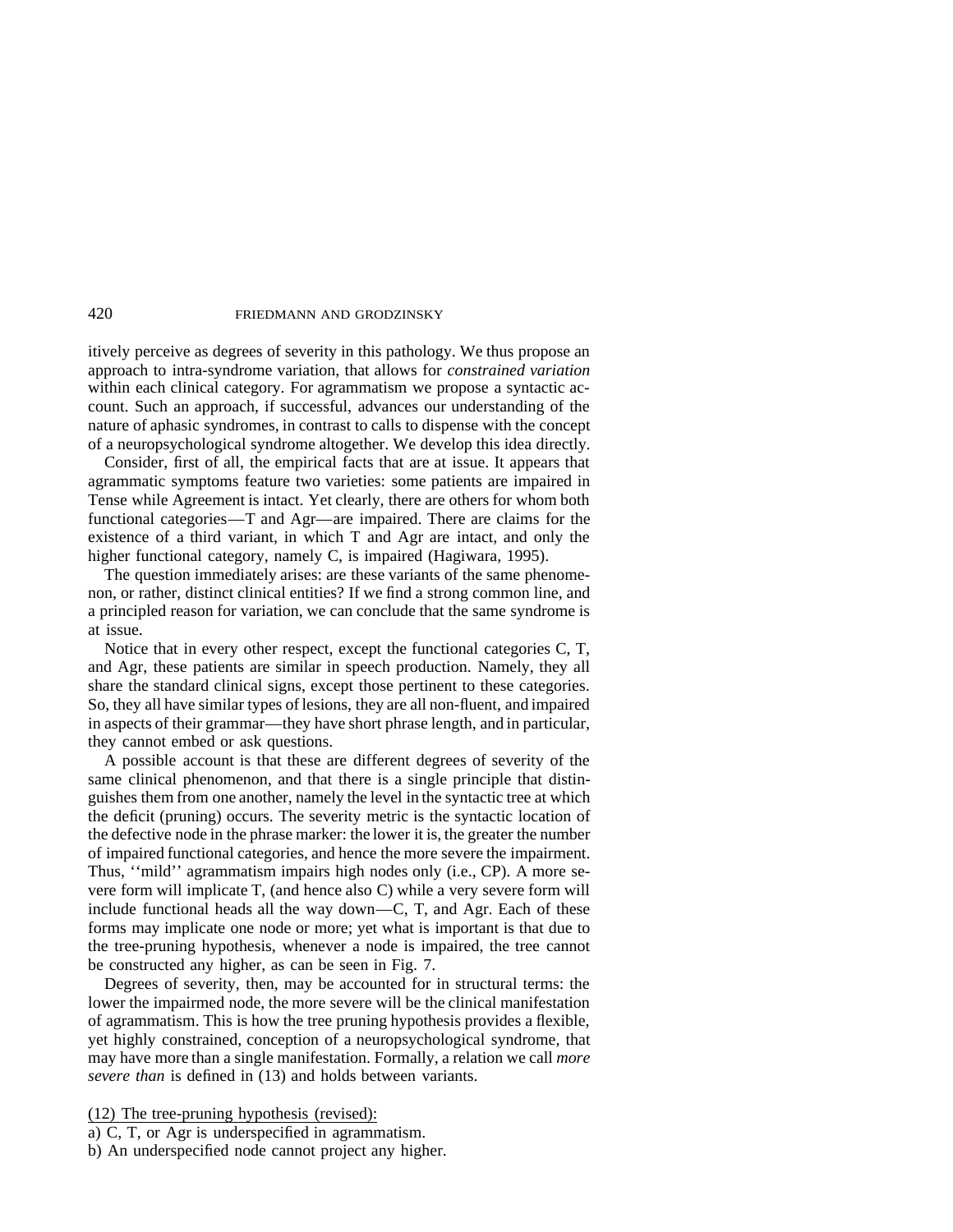

FIG. 7. Degrees of severity, determined by pruning location.

# (13) Severity metric for agrammatism

For  $P_1, P_2, \ldots, P_n$ , different variants of the syndrome,  $P_i$  is *more severe than*  $P_{i-1}$  iff N<sub>i</sub>, the node impaired in P<sub>i</sub>, is contained in the c-command domain of  $N_{i-1}$ , the node impaired in  $P_{i-1}$ .

We propose this sketch to demonstrate the availability of conceptual tools for handling intra-syndrome variation in a useful manner. Still, a lot remains to be investigated empirically in patients in different languages and degrees of severity; the advantage of this proposal is that it has clear, testable predictions that, we hope, will be tested in the near future.

# *Non-finite verbs: An empirical consequence*

Agrammatics are known to overuse infinitives and participles instead of a requested finite verb. This is true for English, where gerunds are used (cf. for instance, Goodglass & Geschwind, 1976 for an attempted explanation), and for French, Italian, Dutch and German, in which infinitival forms are prominent (cf. Tissot, Mounin, & Lhermitte, 1973, for a discussion of French; Miceli et al., 1983, for Italian; Kolk & Heeschen, 1992 for German and Dutch; and Grodzinsky, 1990, for a review).

The reason for this use of infinitival forms follows from our account. If verbs move up to T and Agr in order to incorporate to inflection, then, when both T and Agr nodes are impaired the verb cannot incorporate, and hence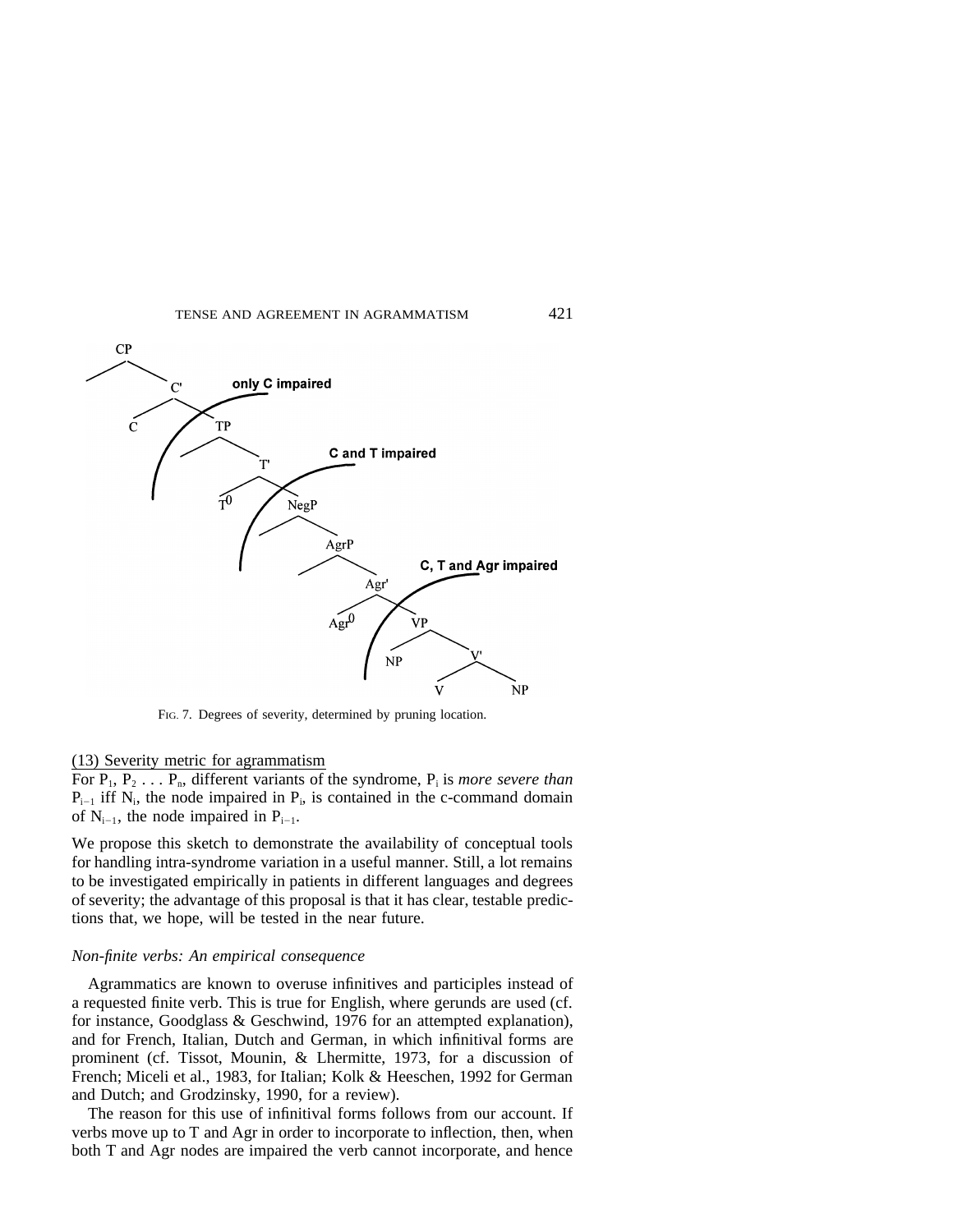remains uninfected, i.e., in its non-finite form. This, we believe, is the reason why many agrammatic aphasics are reported to use these forms excessively—it is the only way for them to construct a sentence in the absence of inflectional nodes. Yet notice that there is an interesting contrast here: the less impaired agrammatics, namely those who have at least the Agreement node preserved, will refrain from overusing infinitives, which would not satisfy the preserved-Agreement node requirements. The verb raises to Agr and gets its agreement inflection, but as the Tense node is impaired, it cannot get a proper tense inflection. Now, the use of the infinitive is no longer possible because the verb is inflected for agreement, and the result is that the milder patients will use a finite verb inflected correctly for agreement, but sometimes wrongly for tense.

The process is somewhat different when rather than incorporation, a checking theory is assumed. The results are nevertheless the same: assume that all kinds of verb forms raise to Agr and T for checking. If a nonfinite form raises to an intact (finite) Agr checkpoint, the checking mechanism detects its inappropriateness (for it is not specified for the required agreement inflection), and prevents the use of a nonfinite form. If, on the other hand, it raises to an impaired Agr (and hence impaired Tense) nothing will prevent a non finite form from substituting a finite form. The result is the same: a patient with impaired Agr and T will use nonfinite forms instead of finites, while milder patients, having a spared checking for Agr, will not use nonfinites erroneously. More specifically, the milder patients will use finite forms inflected correctly for agreement, and sometimes wrong tense.<sup>19</sup> This is exactly what was found in the present study and in Nespoulous et al.'s (1988, 1990): both RS and Mr. Clermont, for whom a mild impairment (only T but not Agr impaired) is hypothesized, almost never used infinitives incorrectly (four and two infinitives, respectively).

This correlation between different degrees of severity of agrammatism and use of infinitival forms is a prediction of the tree pruning hypothesis, which has yet to be examined empirically.

# CONCLUSION

An agrammatic patient whose production shows a dissociation between inflectional morphemes is presented. Agreement inflection is preserved, and tense inflection is severely impaired. The selectivity of the impairment and

<sup>19</sup> Note that some of what seems to be finite for infinitive substitution might in fact be a result of auxiliary omission (occurring also in the ''milder'' patients). In Hebrew, in which almost no auxiliaries are in use, Aux omission cannot be the reason for overuse of infinitives. In addition, if one assumes that the abundance of nonfinite forms in agrammatic speech is a consequence of Aux omission, then one is left with an unsolved problem: why do agrammatics tend to use such forms five times more than normals (cf. Kolk & Heeschen, 1992, for an examination of this issue).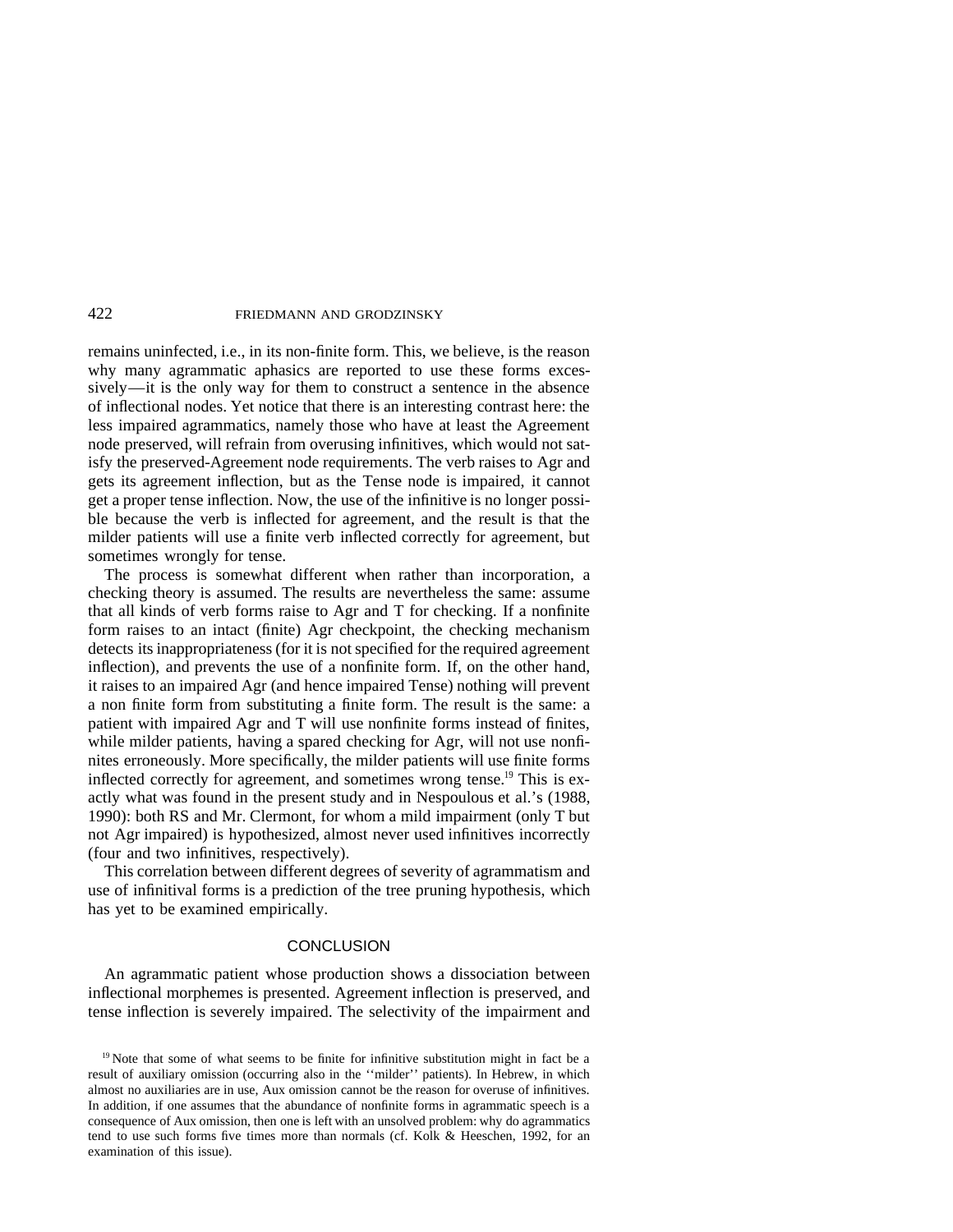the spared agreement prove that not all grammatical morphemes are impaired in agrammatism. The impaired tense is accounted for by a syntactic account, according to which the deficit in production lies in the Tense node. This deficit causes incorrect tense inflections, as well as copula omissions (since copulas reside in the Tense node), and word order errors. Since tense is defective, no other node above it can project, and the tree is pruned. As a result complementizers and wh-words are not represented, and embedded structures and wh-questions are absent or ill-formed.

# REFERENCES

- Baddeley, A. 1986. *Working memory.* Oxford psychology series, 11. Oxford: Clarendon press. Baddeley, A. D. 1990. *Human memory: Theory and practice.* Boston: Allyn and Bacon Inc.
- Bates, E., Friederici, A., & Wulfeck B. 1987. Grammatical morphology in aphasia: evidence from three languages. *Cortex,* **23,** 545–574.
- Berman, R. A., & Slobin, D. I. 1994. *Relating events in narrative: a cross linguistic developmental study.* Hillsdale, NJ: Erlbaum.
- Borer, H. 1986. *On the morphological parallelism between compounds and constructs.* Unpublished manuscript, UC Irvine.
- Berndt, R. S., & Caramazza, A. 1980. A redefinition of the syndrome of Broca's aphasia: Implications of a neuropsychological model of language. *Applied Psycholinguistics,* **1,** 225–278.
- Caplan, D. 1985. Syntactic and semantic structures in agrammatism. In M.-L. Kean (Ed.), *Agrammatism.* New York: Academic Press.
- Caramazza, A., & Hillis, A. E. 1989. The disruption of sentence production: some dissociations. *Brain and Language,* **36,** 625–650.
- Caramazza, A., & Zurif, E. B. 1976. Dissociation of algorithmic and heuristic processes in language comprehension: evidence from aphasia. *Brain and Language,* **3,** 572–582.
- Chomsky, N. 1957. *Syntactic structures.* The Hague: Mouton.
- Chomsky, N. 1992. A minimalist program for linguistic theory. *MIT Occasional Papers in Linguistics* (Vol. 1). Cambridge, MA: MIT.
- De Bleser, R., & Bayer, J. 1985. German word formation and aphasia. *The linguistic review,* **5,** 1–40.
- De Bleser, R., & Luzzatti, C. 1994. Morphological processing in Italian agrammatic speakers: Syntactic implementation of inflectional morphology. *Brain and Language,* **46,** 21–40.
- de Roo, E. 1995. *Articles and finite verb inflections in Dutch agrammatism.* Poster presented at RuG-SAN-VKL conference on aphasiology, Groningen.
- Demirdache, H. 1988. *Nominative NPs in Modern Standard Arabic.* Unpublished manuscript.
- Gavarró, A. 1993. *A note on agrammatism and the minimalist program*. Unpublished manuscript, Universitat Autonoma de Barcelona.
- Goodglass, H. 1976. Agrammatism. In H. Whitaker, & H. A. Whitaker (Eds.), *Studies in neurolinguistics* (Vol. 1). New York: Academic Press.
- Goodglass, H., & Berko, J. 1960. Agrammatism and inflectional morphology in English. *Journal of speech and hearing research,* 257–269.
- Goodglass, H., & Christiansen, J. A., & Gallagher, R. 1993. Comparison of morphology and syntax in free narrative and structured tests: fluent vs. nonfluent aphasics. *Cortex,* **29,** 377–407.
- Goodglass, H., & N. Geschwind. 1976. Language disorders (aphasia). In E. C. Carterette & M. Friedman (Eds.), *Handbook of perception* (Vol. 7). New York: Academic Press.
- Grimshaw, J. 1991. *Extended Projection.* Ms. Brandeis.
- Grodzinsky, Y. 1984. The syntactic characterization of agrammatism. *Cognition,* **16,** 99–120.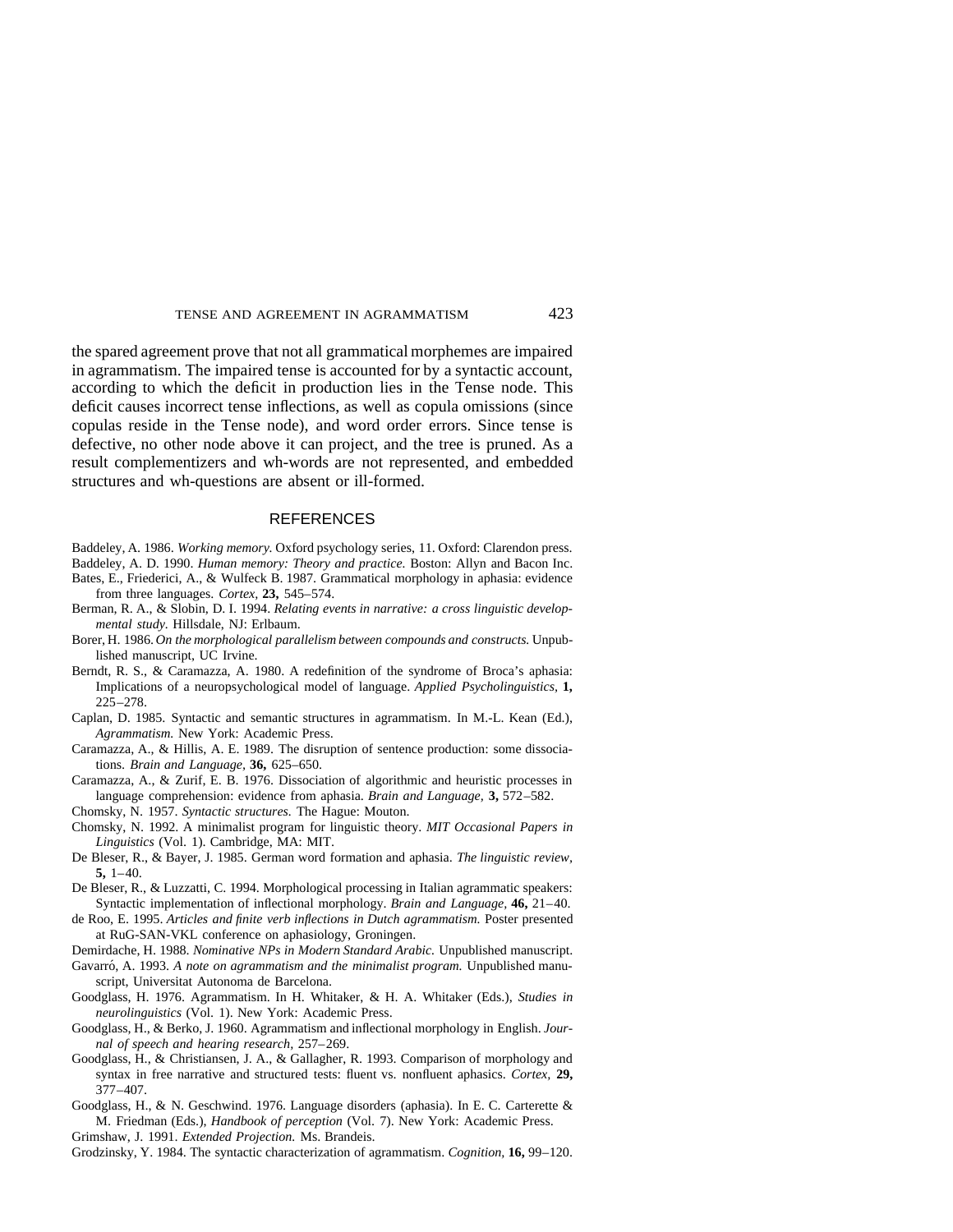- Grodzinsky, Y. 1986. Language deficits and the theory of syntax. *Brain & Language,* **27,** 135–159.
- Grodzinsky, Y. 1990. *Theoretical perspectives on language deficits.* Cambridge, MA: MIT Press.
- Grodzinsky, Y. 1991. There is an entity called agrammatic aphasia. *Brain & Language,* **41,** 555–564.
- Grodzinsky, Y. 1995. A restrictive theory of agrammatic comprehension. *Brain and Language,* **50,** 27–51.
- Guasti, M.-T. 1993. Causatives and perception verbs. Ph. D. dissertation, University of Geneva. To appear.
- Hagiwara, H. 1995. The breakdown of functional categories and the economy of derivation. *Brain and Language,* **50,** 92–116.
- Kean, M. L. 1977. The linguistic interpretation of aphasic syndromes. *Cognition,* **5,** 9–46.
- Kolk, H., & Heeschen, C. 1992. Agrammatism, paragrammatism and the management of language. *Language and cogitive processes,* **7,** 89–129.
- Kolk, H. H. J., Van Grunsven, M. J. F., & Keyser, A. 1985. On parallelism between production and comprehension in agrammatism. In M. L. Kean (Ed.), *Agrammatism.* London: Academic Press.
- Lapointe, S. 1983. Some issues in the linguistic description of agrammatism. *Cognition,* **14,** 1–39.
- Lonzi, L., & Luzzatti, C. 1993. Relevance of adverb distribution for the analysis of sentence representation in agrammatic patients. *Brain and Language,* **45,** 306–317.
- Marshall, J. C. 1986. The description and interpretation of aphasic language disorder. *Neuropsychologia,* **24,** 5–24.
- Miceli, G., Mazzuchi, A., Menn, L., & Goodglass, H. 1983. Contrasting cases of Italian agrammatic aphasia without comprehension disorder. *Brain and Language* **19,** 65–97.
- Miceli, G., Silveri, M. C., Romani, C., & Caramazza, A. 1989. Variation in the pattern of omissions and substitutions of grammatical morphemes in the spontaneous speech of socalled agrammatic patients. *Brain and Language,* **36,** 447–492.
- Nadeau, S. E., & Gonzalez-Rothi, L. J. 1992. Morphologic agrammatism following a right hemisphere stroke in a dextral patient. *Brain and Language,* **43,** 642–667.
- Nespoulous, J.-L., Dordain, M. Perron, Bub, D., Caplan, D., Mehler J., & Lecours, A. R. 1984. *Agrammatism in sentence production without comprehension deficits: Reduced availability of syntactic structures and/or of grammatical morphemes?* Paper presented at the annual meeting of the Academy of Aphasia, Los Angeles.
- Nespoulous, J.-L., Dordain, M. Perron, Ska, B., Bub, D., Caplan, D., Mehler J., & Lecours, A. R. 1988. Agrammatism in sentence production without comprehension deficits: reduced availability of syntactic structures and/or of grammatical morphemes? A case study. *Brain and Language,* **33,** 273–295.
- Nespoulous, J.-L., Dordain, M. Perron, Jarema, G., & Chazal, M. 1990. Agrammatism in French: Two case studies. In L. Menn & L. Obler (Eds.), *Agrammatic aphasia: A crosslanguage narrative sourcebook.* Philadelphia, John Benjamin's Publishing Company.
- Ouhalla, J. 1994. Verb movement and word order in Arabic. In N. Hornstein and D. Lightfoot (Eds.) *Verb movement.* Cambridge Univ. Press.
- Pollock, J. Y. 1989. Verb movement, universal grammar and the structure of IP. *Linguistic Inquiry,* **20,** 365–424.
- Pollock, J. Y. 1993. *Notes on clause structure.* Amiens: Universite de Picardie: ms.
- Rizzi, L. 1994. Some notes on linguistic theory and language development: The case of root infinitives. *Language acquisition,* **3,** 371–394.
- Saffran, E., Schwartz, M., & Marin, O. 1980. The word-order problem in agrammatism: II. Production. *Brain and Language,* **10,** 263–280.
- Sasanuma, S., Kamio, A., & Kubota, M. 1990. Agrammatism in Japanese: Two case studies. In L. Menn, & L. Obler (Eds.), *Agrammatic aphasia: A cross-language narrative sourcebook.* Philadelphia, John Benjamin's Publishing Company.